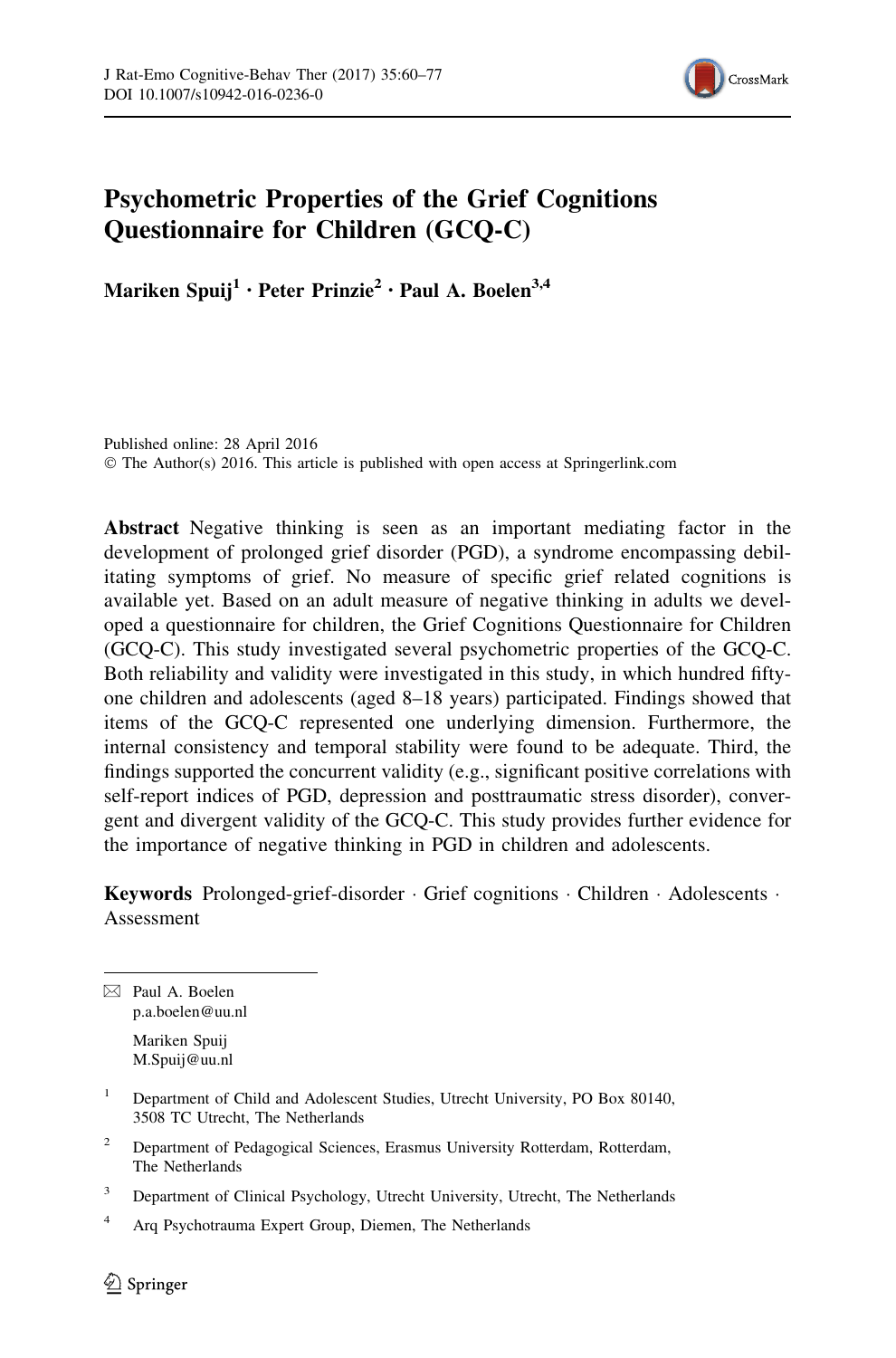## Introduction

There is evidence that, in a significant minority of bereaved children, adolescents and adults, acute grief reactions turn into chronic debilitating distress, blocking reestablishment of normal routines (e.g., Dowdney [2008](#page-15-0); Melhem et al. [2007,](#page-16-0) [2011\)](#page-16-0). This evidence has led to the inclusion of Persistent Complex Bereavement Disorder in the Appendix of the Diagnostic and Statistical Manual of mental disorders [DSM-5; American Psychiatric Association (APA) [2013;](#page-15-0) for discussions see Boelen and Prigerson [2012](#page-15-0); Kaplow et al. [2012](#page-15-0); Wakefield [2012\]](#page-17-0). Consistent with many recent studies (see Kaplow et al. [2012\)](#page-15-0), we refer to this syndrome as prolonged grief disorder (PGD). PGD includes symptoms of separation distress, numbness, avoidance and detachment present to the point of functional impairment at least 6 months following the death of a loved one (Prigerson et al. [2009](#page-16-0)). To date most research on PGD has been done in adults, but there is a growing body of research done in children and adolescents. There is strong evidence that symptoms of PGD are distinct from symptoms of depression, posttraumatic stress disorder (PTSD) and other anxiety disorders (Boelen and Prigerson [2012](#page-15-0); Lichtenthal et al. [2004;](#page-16-0) Prigerson et al. [2009](#page-16-0); Shear et al. [2011](#page-16-0); Spuij et al. [2012a,](#page-16-0) [b\)](#page-16-0).

In order to understand why some children cope with loss more easily than others, it is important to identify variables that mediate the development and maintenance of PGD. Given the lack of effective interventions for bereaved youth (Currier et al. [2007\)](#page-15-0), this knowledge can be very helpful for the development of interventions for bereaved children who fail to recover from loss. Recent cognitive behavioral conceptualizations of PGD propose that negative thinking and avoidance behaviors play a significant role in the development and maintenance of the disorder (Boelen et al. [2006;](#page-15-0) Maccallum and Bryant [2013](#page-16-0)). Empirical findings, mostly from adults, have confirmed that some bereaved individuals develop negative thinking that contributes to the development of PGD (Boelen and Lensvelt-Mulders [2005;](#page-15-0) Boelen et al. [2003\)](#page-15-0). However, little is known about negative thoughts associated with emotional distress in bereaved children. Findings of a preliminary study with 30 adolescent girls, aged 13–18 years (Boelen and Spuij [2008](#page-15-0)), showed that different types of cognitions were significantly associated with symptom levels of PGD and depression; global negative thinking about life and self and catastrophic misinterpretations were most strongly linked with these symptoms. To our knowledge, no research is available about specific grief related negative thoughts in bereaved children under the age of 13. This is remarkable, as many children are confronted with loss (Harrinson and Harrington [2001](#page-15-0)). Understanding the cognitive profile that is associated with specific grief related psychopathology in children is important for the conceptualization and treatment of this psychopathology.

Despite the widespread idea that alleviation of mood and anxiety symptom requires changes in underlying maladaptive thinking patterns (cf. Beck [1967;](#page-15-0) Ellis and Grieger [1977;](#page-15-0) Meiser-Stedman et al. [2009;](#page-16-0) Treadwell and Kendall [1996\)](#page-17-0), there is a scarcity of measures to assess negative thinking in children who suffer from depression, PTSD or anxiety. Moreover, there is no measure of negative thoughts involved in the development and maintenance of PGD. Examples of measures that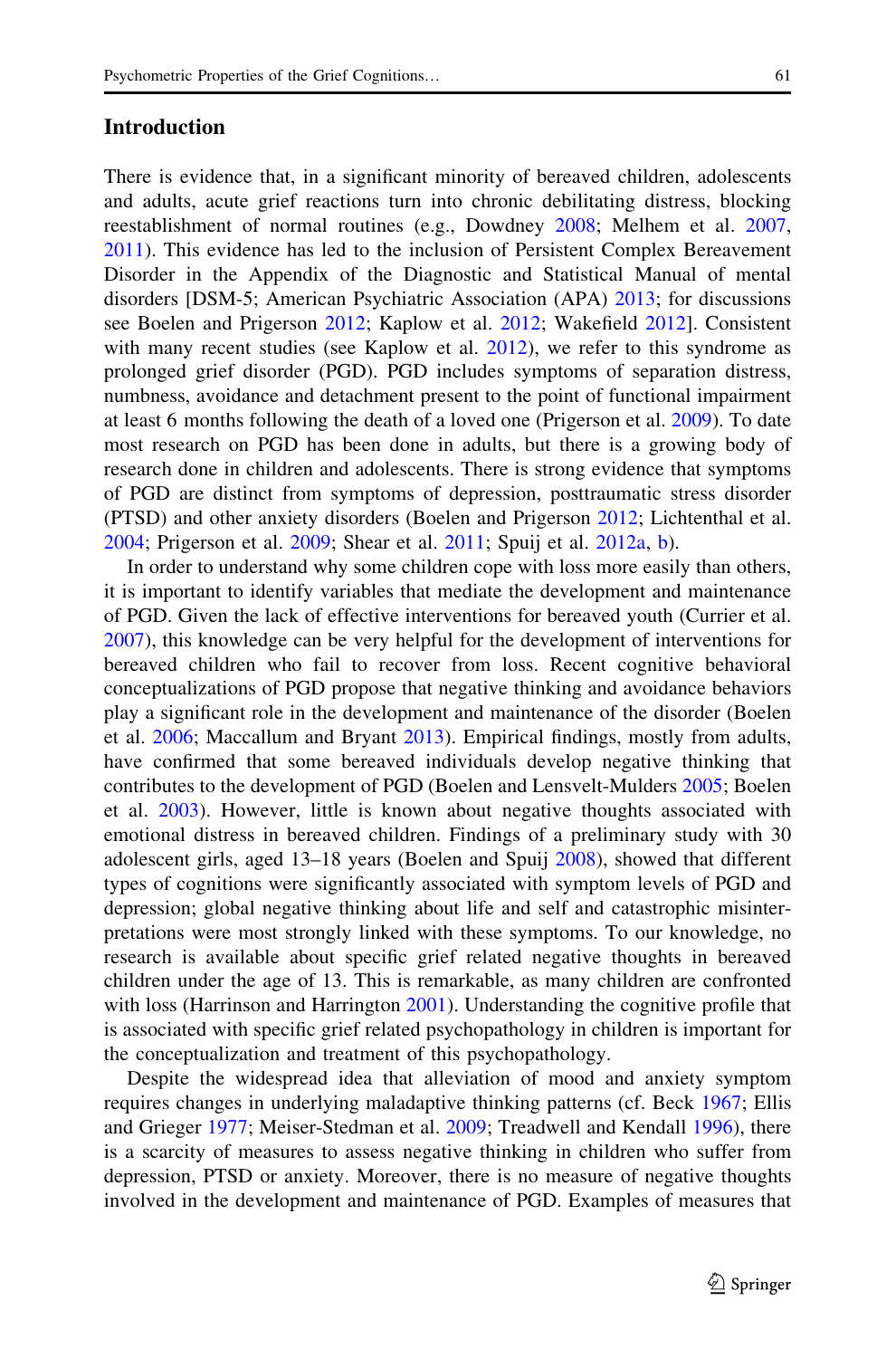do assess negative thinking in youth are the Automatic Thoughts Questionnaire (ATQ, Hollon and Kendall [1980;](#page-15-0) Kazdin [1990\)](#page-16-0), and the Negative Affectivity Self Statement Questionnaire (NASSQ; Ronan et al. [1994](#page-16-0)). Campbell et al. [\(2000](#page-15-0)) stated that the majority of childhood cognitive measures, including the ATQ, are limited by the fact that they are downward extensions of questionnaires developed for adults. Other measures, like the NASSQ, have different versions for children and adolescents, which is a limitation for e.g. research purposes. In light of these limitations, Schniering and Rapee ([2002\)](#page-16-0) developed the Children's Automatic Thoughts Scale (CATS), a measure specifically designed to assess negative thinking in children and adolescents. The authors first started with a pool of items that was generated from in-depth interviews with children and adolescents with various forms of emotional problems. Items relating to affect or behavior were removed, so only items that reflect cognition remained. The final measure consists of 40 items covering a broad range of negative automatic thoughts (e.g., ''There is something very wrong with me", "I look like an idiot", "I'm worthless" and "Most people are against me'').

Given the lack of measures for negative thinking in children in general and more specific for bereaved children, our aim was to develop a measure for the latter group. Specifically, the current study sought to enhance knowledge on the role of negative thinking in PGD and other forms of emotional distress among children confronted with the death of a loved one. To this end, as described in more detail below, we constructed the so called Grief Cognitions Questionnaire for Children (GCQ-C) for bereaved children aged 8–18 years, drawing from earlier work on negative cognitions in adult PGD (Boelen and Lensvelt-Mulders [2005](#page-15-0)). Because of the limitations mentioned by Campbell et al. ([2000\)](#page-15-0) about the usefulness of adult measures in children, we asked child psychologists, children and adolescents to help us with the development of this specific child version. We describe this process below. Furthermore, our aim was to evaluate several psychometric properties of this GCQ-C. Specifically, we studied the dimensionality, internal consistency, and temporal stability of the GCQ-C. In addition, we studied several predictions concerning the validity of the GCQ-C. With respect to the concurrent validity, we expected that stronger endorsement of negative cognitions tapped by the GCQ-C would be associated with increased symptom levels of PGD, depression, and PTSD as well as Internalizing and Externalizing Problems. In addition, we expected elevated negative thinking—tapped by the GCQ-C—to be associated with reduced coping efficacy, defined as the participant's own perceived capability to adjust to the loss (cf. Benight and Bandura [2004\)](#page-15-0). With respect to convergent and divergent validity, we expected scores on the GCQ-C to be more strongly associated with cognitions associated with depressive and anxious states (tapped by the subscales social threat, physical threat and personal failure of the CATS; cf. Schniering and Rapee [2002](#page-16-0)), than cognitions associated with anger (tapped by the subscale hostile intent of the CATS; cf. Schniering and Lyneham [2007](#page-16-0)). In addition, it was predicted that, compared to the summed scores on the CATS (tapping cognitions related to depressive, anxious, and angry states not specifically linked with the loss participants had confronted), summed scores on the GCQ-C (tapping loss related negative thoughts) would be more strongly associated with the degree to which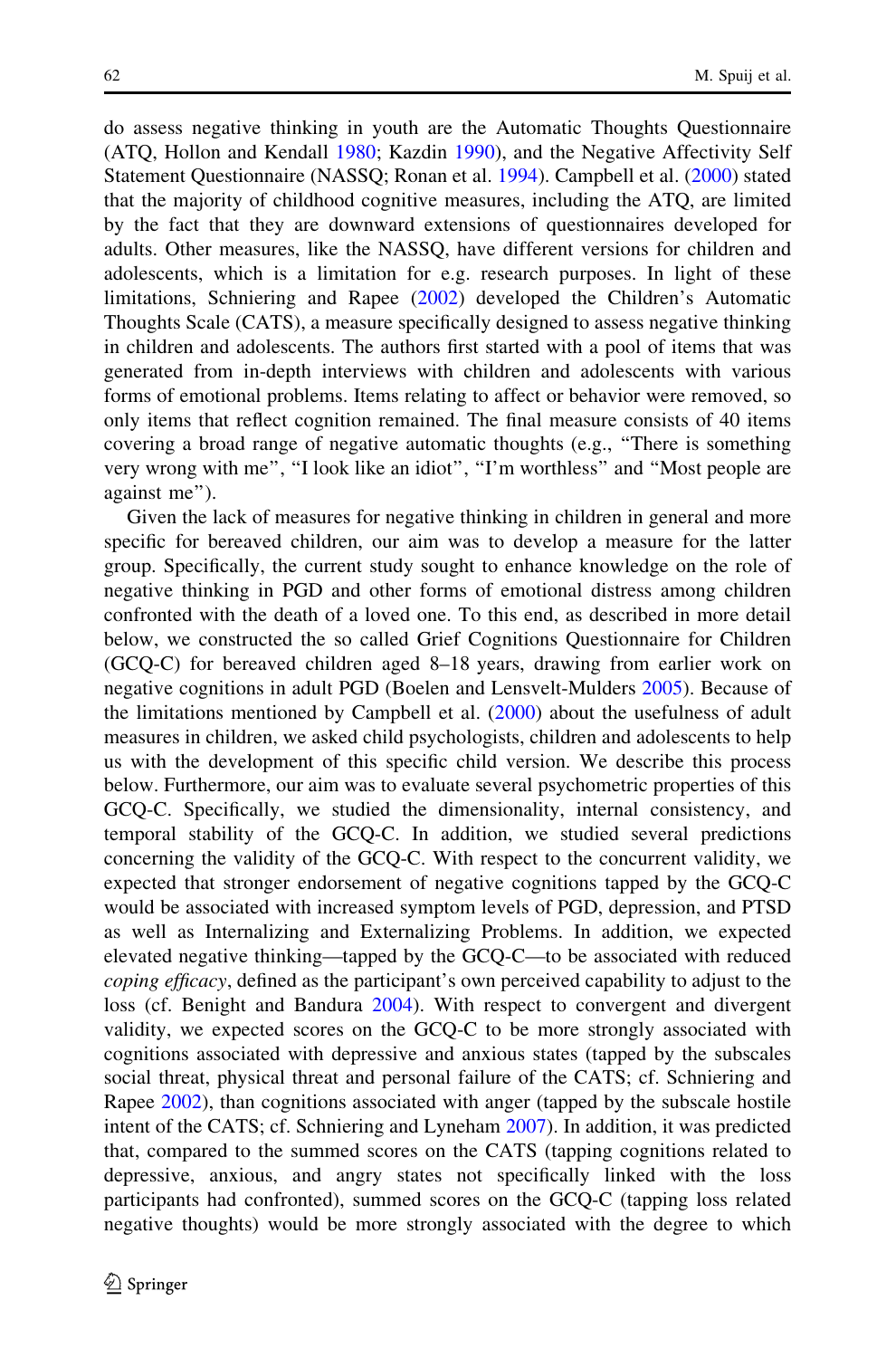<span id="page-3-0"></span>children and adolescents experienced impairments in functioning as a result of the loss. Finally, we explored the extent to which scores on both questionnaires varied as a function of demographic and loss related variables (e.g., time since loss and cause of death).

# **Method**

## Participants and Procedure

Participants were recruited from two sources, as described below. Children, adolescents, and their parents from both samples completed the GCQ-C and additional questionnaires. All participants had the Dutch nationality. No data were collected on socio-economic status. Table 1 shows the characteristics of all participants. In total, 151 children aged 8–18 years, completed the measures.

| $\alpha$ contains the asset of $\alpha$ across samples |                      |                      |                                  |  |
|--------------------------------------------------------|----------------------|----------------------|----------------------------------|--|
|                                                        | Sample 1<br>$N = 83$ | Sample 2<br>$N = 68$ | <b>Total Sample</b><br>$N = 151$ |  |
| Demographic characteristics                            |                      |                      |                                  |  |
| Gender $[N(\%)]$                                       |                      |                      |                                  |  |
| Male                                                   | 36 (43.4)            | 30(44.1)             | 66 (43.7)                        |  |
| Female                                                 | 47 (56.6)            | 38 (55.9)            | 85 (56.3)                        |  |
| Age $(M(SD))$                                          | 11.08(2.54)          | 13.24(2.75)          | 12.05(2.84)                      |  |
| Loss-related characteristics                           |                      |                      |                                  |  |
| Deceased is $[N(\%)]$                                  |                      |                      |                                  |  |
| Parent                                                 | 74 (89.2)            | 55 (80.9)            | 129 (85.4)                       |  |
| Sibling                                                | 7(8.4)               | 4(5.9)               | 11(7.3)                          |  |
| Other relative                                         | 2(2.4)               | 9(13.3)              | 11(7.3)                          |  |
| Cause of death is $[N (\%)]$                           |                      |                      |                                  |  |
| Illness                                                | 31 (37.3)            | 40(58.8)             | 71 (47.0)                        |  |
| Traumatic (accident, suicide, homicide)                | 17(20.5)             | 17(25.0)             | 34(22.5)                         |  |
| Sudden medical cause (e.g. heart attack)               | 35 (42.2)            | 11(16.2)             | 46(30.5)                         |  |
| Death was expected by participants?                    |                      |                      |                                  |  |
| Yes                                                    | 19(22.9)             | 26(38.2)             | 45(30.2)                         |  |
| N <sub>0</sub>                                         | 62(74.7)             | 42(61.8)             | 104(69.8)                        |  |
| Time since loss in months $[M (SD)]$                   | 30.84 (20.40)        | 37.94 (39.85)        | 34.01 (30.74)                    |  |
| Symptom scores                                         |                      |                      |                                  |  |
| $IPG-C$                                                | 52.24 (12.14)        | 52.69 (11.99)        | 52.44 (12.03)                    |  |
| <b>CDI</b>                                             | 10.50(7.71)          | 12.39 (6.82)         | 11.35(7.36)                      |  |

Table 1 Demographic characteristics, loss-related characteristics, and scores on prolonged grief and depression measures across samples

There were occasional missing values for some variables

CDI Children's Depression Inventory, IPG-C Inventory of Prolonged Grief for Children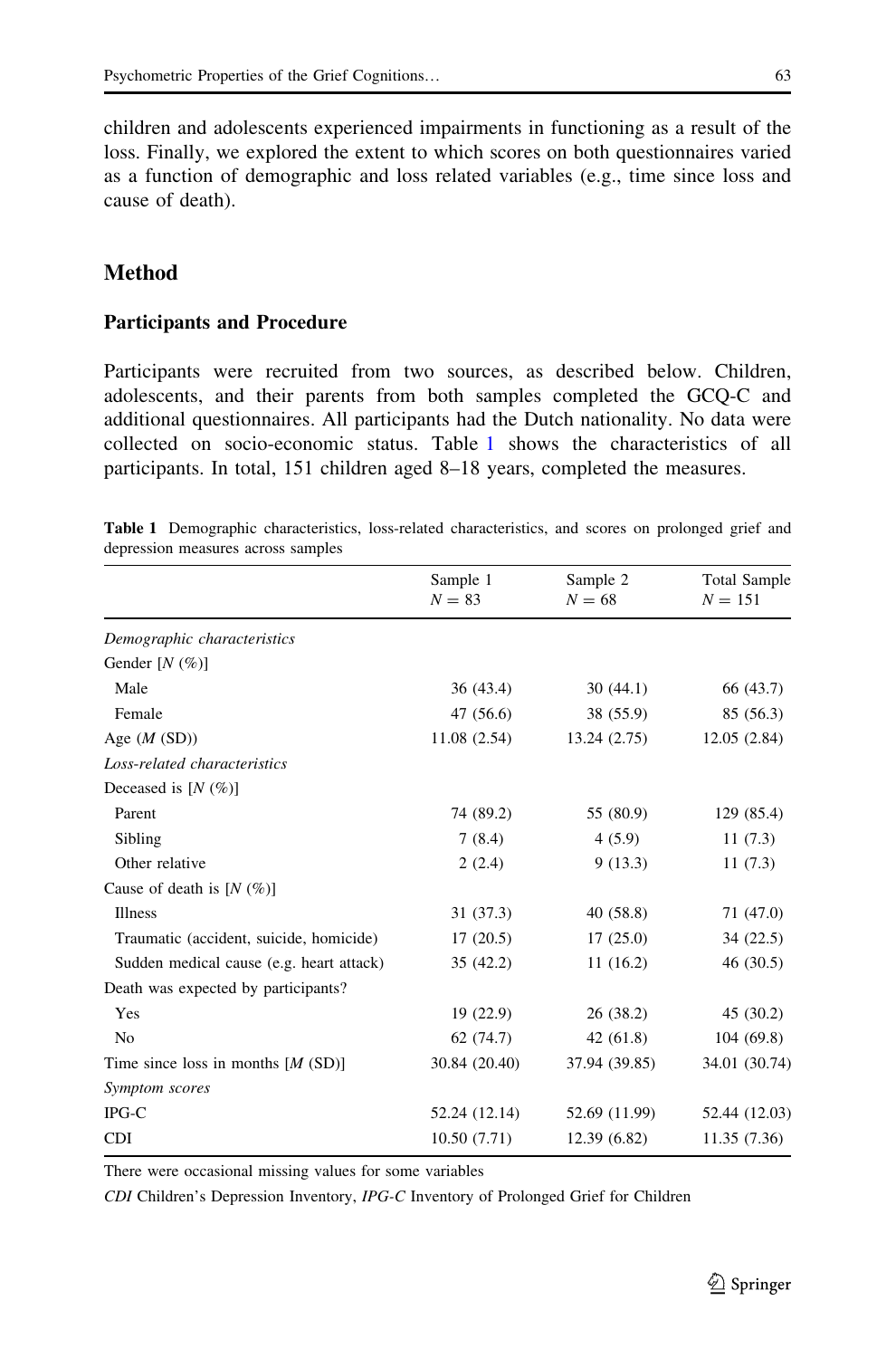# Sample 1

Sample 1 was recruited through collaboration with a national grief support group for children in the Netherlands that offers counseling and advice to parents and children about grief and bereavement and that organizes support-weekends for children and their parent(s). During the period of data-collection for the present study, all families that had a child or adolescent applying for such a weekend were sent a letter. The letter included a description of the study and a stamped refusal card. If no refusal card was received in 2 weeks, the family was contacted and—if parent(s) and child agreed to participate—a home visit was planned. In total, 121 families were approached and parents and children of 83 (68.6 %) agreed to participate. Trained graduate students conducted home visits. During the visits, aims of the study were explained and questionnaires were administered. Before completion of the questionnaires, assent was obtained from children (aged 8–12 years), whereas informed consent was obtained from parents and adolescents (aged 13–18 years). If needed, the students could help with completion of the questionnaires (e.g., read questions for dyslectic youth). Sample 1 included 83 children. Thirty children and adolescents were on a waiting list for a support group. They filled in the GCQ-C a second time, approximately 6 weeks later ( $M = 5.67$ , SD = 1.67 weeks, range 3–9 weeks) and a third time after 30 weeks ( $M = 28.97$ , SD = 2.12 weeks, range 25–34 weeks). These children and adolescents did not receive psychotherapy or other professional aid during this time interval.

# Sample 2

The second sample was recruited via an outpatient clinic of Utrecht University. During the period of data-collection for the present study, consecutive patients aged 8–18 years who reported loss-related emotional problems among the complaints they sought help for, were invited to participate. In total, 68 children were approached and they all agreed to participate. Participants completed questionnaires, accompanied by their therapist. Before entering the study, assent was obtained from children, informed consent from parents and adolescents. Sample 2 included 68 children and adolescents; they were not asked to complete measures a second time.

# **Measures**

All participants completed the GCQ-C, together with a brief questionnaire about demographic and loss-related (e.g., cause of death) variables. Participants also rated their coping self-efficacy. In addition, children completed the Inventory of prolonged grief for children (IPG-C), Child PTSD Symptom Scale (CPSS), Children's Depression Inventory (CDI) and Children's Automatic Thoughts Scale (CATS). Children aged 11–18 years from both samples also completed the Youth Self Report (YSR). In both samples, at least one of the parents completed the Child Behavior Checklist/6–18 (CBCL).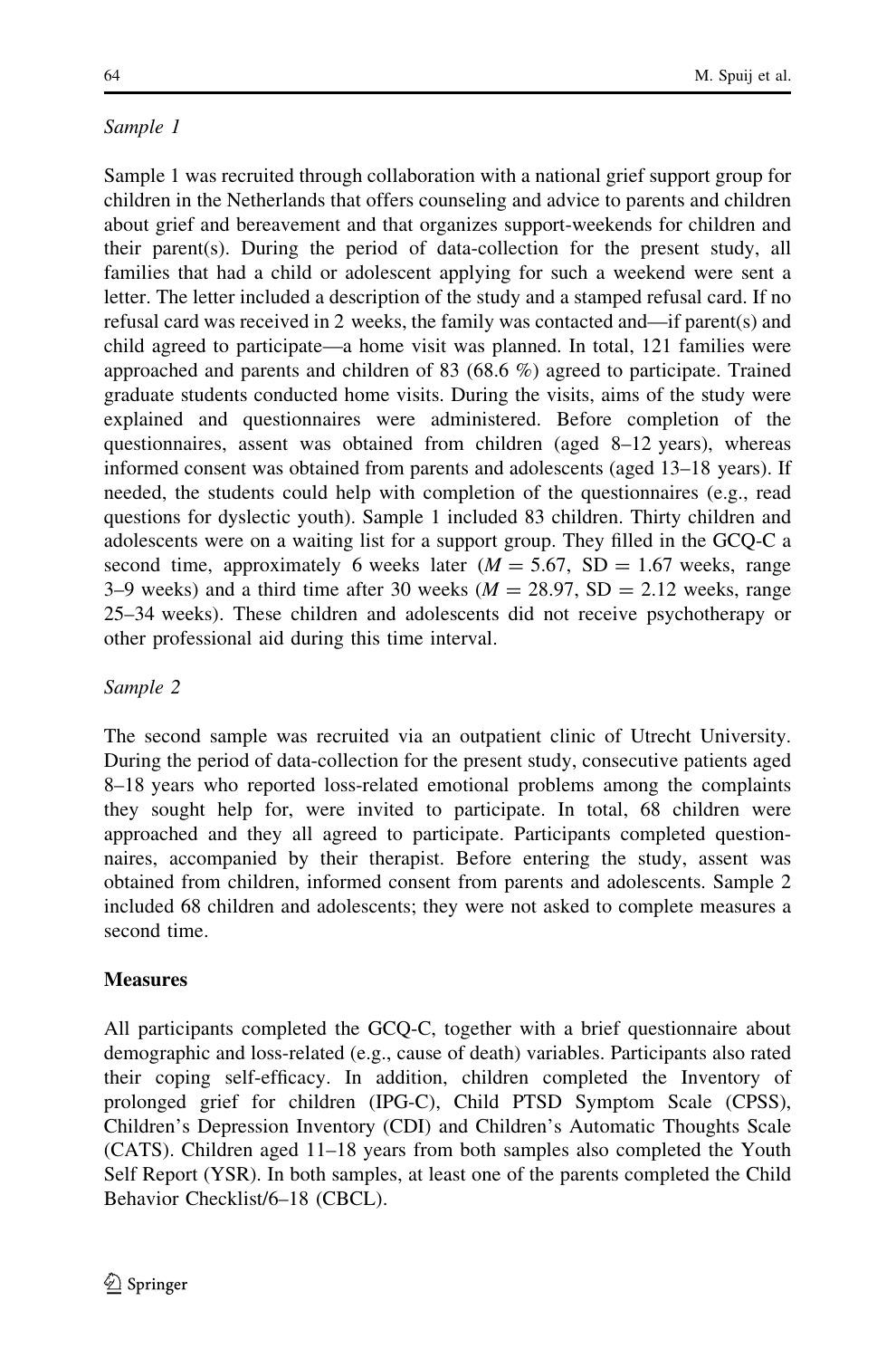### Grief Cognitions Questionnaire for Children (GCQ-C)

The GCQ-C is based on the 38-item GCQ for adults developed by Boelen et al. [\(2003](#page-15-0); see also Boelen and Lensvelt-Mulders [2005\)](#page-15-0). A confirmatory factor analysis revealed that this adult GCQ included nine categories of negative bereavement related thoughts: global negative beliefs about (1) the self, (2) the world, (3) life, and (4) the future; negative cognitions about (5) self-blame; (6) other people's responses after the loss, and (7) the appropriateness of one's grief reactions; and (8) cognitions about the importance of cherishing the pain of the loss and (9) threatening interpretations of one's reactions to the loss (Boelen and Lensvelt-Mulders [2005](#page-15-0)). We constructed the GCQ-C, the adaptation for children, in three steps.

In the first step, two experts in clinical child psychology were asked to simplify the wording of the 38 items of the adult GCQ, and to add items tapping the nine categories of cognitions distinguished in the adult GCQ, if so needed. This resulted in provisional list of 55 items. In the second step, we evaluated this draft version with two independent reviewers (both clinical child psychologists with many years of working experience with bereaved children) and 20 children who were not included in further analyses of this study with a mean age of  $11.04$  (SD = 2.05) years. We interviewed them to obtain their opinion about the wording of items (i.e., Did they understand what we asked them?). Comments about the comprehensibility of questionnaires led to minor changes in wording. Importantly, the experts suggested to include a number of items tapping 'death anxiety' (e.g., ''I'm afraid that my (foster)parent or another loved one also will die very soon'', ''I always think about the possibility that I also can die very soon''). This theme was not included in the adult GCQ but was considered to be relevant to the psychological experiences of bereaved children. It was our intention to develop a short questionnaire with two or three items for all categories of cognitions distinguished in the adult GCQ. Therefore, in the third step of this process we asked the two expert reviewers and 20 children and adolescents to select 1–3 items that were considered to have best face validity, for each of the 10 categories of cognitions that were tapped by the list. This resulted in the final 20-item version of the GCQ-C that is included in the Appendix. Respondents were instructed to rate the frequency of each thought in the preceding 2 weeks on a 3-point Likert scale with categories  $0 = \frac{hardly}{\text{e}}$  ever,  $1 = \text{sometimes}$ , and  $2 = always$ . Specifically, instructions were as follows: "Below are possible thoughts that bereaved children can have. Indicate which answer fits best to your experience in the past month. You can answer as follows:  $0 =$  hardly ever,  $1 =$  sometimes and  $2 =$  always."

# Inventory of Prolonged Grief for Children  $(IPG-C)^T$

The IPG-C is a 30-item measure to assess PGD symptoms in children. Respondents rate the frequency of each symptom in the preceding month on 3-point scales

Spuij et al. [\(2012\)](#page-16-0) developed the IPG-C and IPG-A for children and adolescents, respectively. Both inventories had 30 items and minor differences in wording in 17-items. In the current study, we only used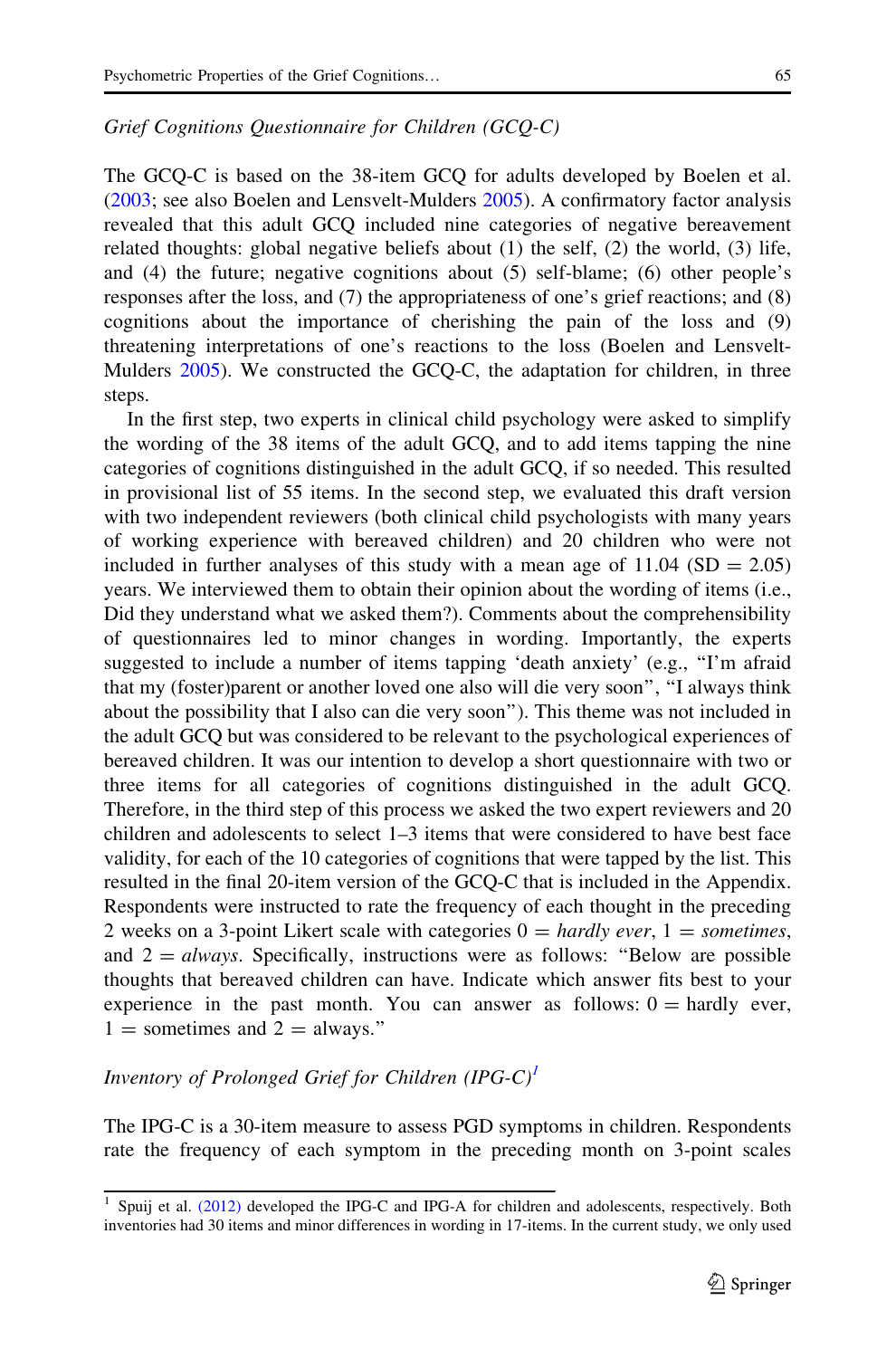$(1 = \text{hardly ever}, 2 = \text{sometimes}, 3 = \text{always})$ . The IPG-C also includes one item  $(i$ tem 28) assessing impairment in functioning as a result of the loss [i.e.,  $\lq$ ] am doing worse (in school and with friends) since s/he died'']. A study by Spuij et al. [\(2012a\)](#page-16-0) showed psychometric properties of this questionnaire; the measure has good internal consistency, stability, and concurrent validity. In this study Cronbach's alphas were 0.93 (Sample 1) and 0.91 (Sample 2), respectively.

# Child PTSD Symptom Scale (CPSS)

Symptoms of PTSD were assessed with the CPSS, a 24-item self-report questionnaire. It was originally constructed by Foa et al. ([2001;](#page-15-0) Dutch translation Engelhard [2005](#page-15-0)) and further examined by, e.g., Nixon et al. ([2013\)](#page-16-0). The first 17 items correspond to PTSD symptoms as defined in the Diagnostic and Statistical Manual of mental disorders (DSM-IV-TR; APA [2000](#page-15-0)). Respondents rated the occurrence of these symptoms on 4-point scales ranging from  $0 = not$  at all/only once a week to  $3 =$  almost always/five or more times a week. The index-event was defined as ''the death of your loved one''. The CPSS also includes 7 items assessing functional impairment that is experienced as a result of these symptoms, rated as absent or present. Psychometric properties of the CPSS are adequate (Foa et al. [2001\)](#page-15-0). The internal consistencies (Cronbach's alpha) for the 17 items tapping symptoms were 0.94 in Sample 1 and 0.90 in Sample 2, respectively. The alphas for the 7 items tapping functional impairment were 0.69 in Sample 1 and 0.53 in Sample 2, respectively.

# Children's Depression Inventory (CDI)

The CDI developed by Kovacs ([2003\)](#page-16-0) measures symptoms of depression. It contains 27 groups of three statements representing depressive symptoms at increasing levels of severity, scored from  $0 =$  symptom absent to  $2 =$  symptom present always/most of the time. For all 27 items, respondents select the statement that best describes the severity of the symptom during the preceding week. Items are summed to form an overall depression severity score. The original English (cf. Cole and Martin [2005](#page-15-0)) and Dutch versions of the CDI (Timbremont et al. [2008](#page-17-0)) have adequate psychometric properties. In the present samples, the Cronbach's alpha in Sample 1 was 0.87 and 0.83 in Sample 2.

# Children's Automatic Thoughts Scale (CATS)

The CATS (Schniering and Rapee [2002](#page-16-0)) assesses automatic thoughts in youth associated with a broad spectrum of negative emotional states. It consists of 40

Footnote 1 continued

the IPG-C—both for children and adolescents. Before data-collection for the present study started, we asked 20 children and adolescent for their opinion about the GCQ-C items [as reported in the section ''Grief Cognitions Questionnaire for Children (GCQ-C)'']. The adolescents in this group were asked whether they considered the items of the IPG-C understandable. They all confirmed the usefulness of the IPG-C items for their age group.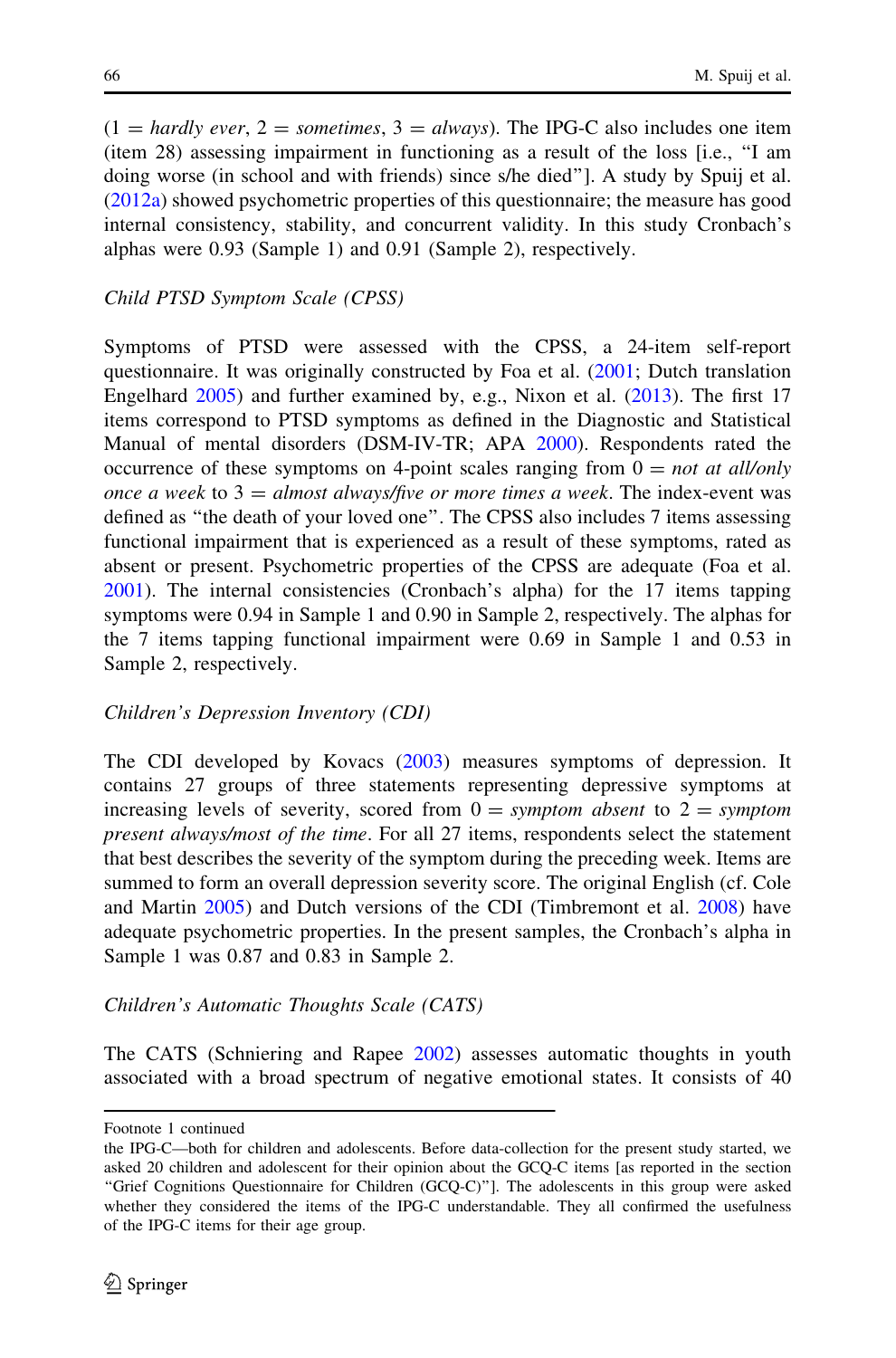items in four subscales: (1) Physical Threat (e.g., ''There is something very wrong with me"), (2) Social Threat (e.g., "I look like an idiot"), (3) Personal Failure (e.g., ''I'm worthless'') and (4) Hostile Intent (e.g., ''Most people are against me''). The CATS is tested in multiple studies with clinical and non-clinical populations (Micco and Ehrenreich [2009;](#page-16-0) Schniering and Lyneham [2007](#page-16-0); Schniering and Rapee [2002,](#page-16-0) [2004\)](#page-16-0). It is a reliable and valid measure that shows good convergent validity with related anxiety and depression scales. The CATS yielded Cronbachs's alphas of 0.91 (Physical Threat), 0.93 (Social Threat), 0.94 (Personal Failure) and 0.89 (Hostile Intent) in Sample 1, and 0.91 (Physical Threat), 0.87 (Social Threat), 0.90 (Personal Failure) and 0.85 (Hostile Intent) in Sample 2.

## Coping self-efficacy

We formulated one item to assess coping self-efficacy: ''Please rate how well you feel that you have processed this loss", rated on a scale ranging from  $0 = I$  have not processed the loss at all to  $10 = I$  have processed the loss very well.

## Child Behavior Checklist/6–18 (CBCL)

The CBCL is a measure of emotional and behavioral problems of children and adolescents ages 6–18 years constructed by Achenbach and Rescorla [\(2001](#page-15-0); Dutch translation, Verhulst et al. [1996](#page-17-0)). It includes 118 items, representing different problem areas (e.g., anxious, depressive, somatic symptoms, aggressive behavior, and attentional problems). The measure is completed by parents. Items are rated on 3-point scales ( $0 = not true$ ,  $1 = somewhat or sometimes true$ ,  $2 = very true/often$ true) and represent eight different problem areas. Scores on some of these areas can be summed to obtain indices of Internalizing Problems and Externalizing Problems, whereas the summed score of all items represents a Total Problem score. Psychometric properties of the original (Achenbach and Rescorla [2001\)](#page-15-0) and Dutch versions (Verhulst et al. [1996](#page-17-0)) are adequate. At least one of the parents of each participant completed the CBCL. In case both parents completed the scale, we only used data from one randomly selected parent. This random selection was justified, given that correlations between the father's and mother's version, if available, were high.<sup>2</sup> The internal consistencies of the Internalizing subscale, the Externalising subscale, and the Total scale in the combined children samples from Sample 1 were 0.83, 0.93, and 0.94 respectively, and in Sample 2 these were 0.85, 0.87, and 0.93 respectively.

Youth Self Report (YSR)

The YSR, developed by Achenbach and Rescorla ([2001\)](#page-15-0), is a 120 item measure of emotional and behavioral problems among youngsters between 11 and 18 years. Its

<sup>2</sup> Specifically, for 21 children from Sample 1 and 2 data were available from both parents. The correlations between scores of the fathers and mothers for the Internalising score was  $r = 0.60$  $(p<0.01)$ , for the Externalising score was  $r = 0.73$  ( $p<0.001$ ), and for the Total score was  $r = 0.61$  $(p<0.01)$ .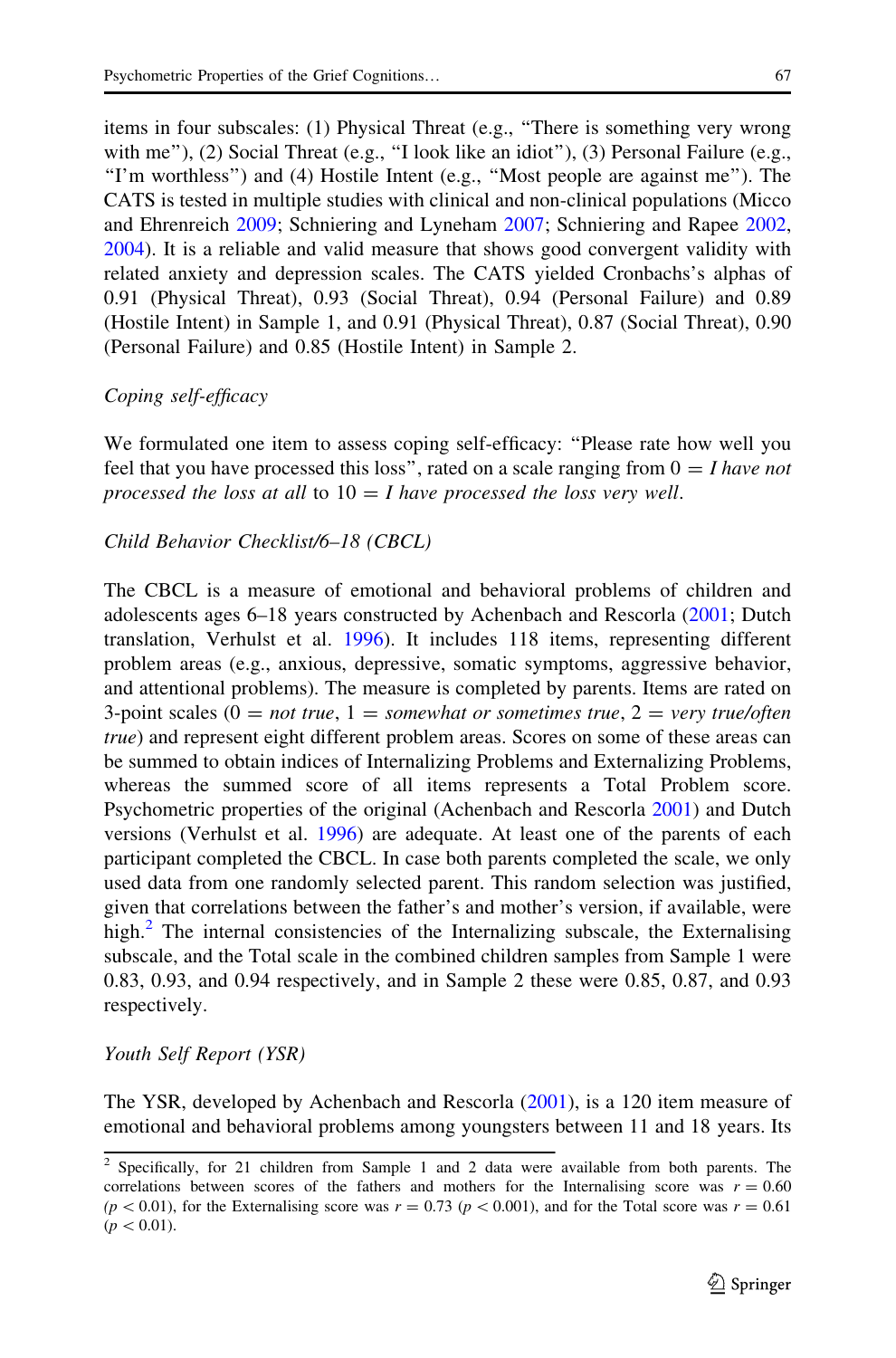items are comparable to those of the CBCL except that they are written in the first person and completed by youngsters between 11 and 18 years of age. Items representing problems are rated using a forced-choice response format  $(0 = not$ true,  $1 =$  somewhat/sometimes true,  $2 =$  very/often true). As with the CBCL, indices of internalizing problems and externalizing problems, as well as a total problem score can be obtained from the measure. Psychometric properties of the original version (Achenbach and Rescorla [2001](#page-15-0)) and the Dutch version (Verhulst et al. [1997](#page-17-0)) are adequate. In the present study the YSR was only completed by adolescents (participants aged 13–18 years) from both samples. The YSR yielded Cronbach's alpha of 0.88 (Internalizing Problems), 0.83 (Externalizing Problems), and 0.90 (Total scale) in Sample 1 and 0.85 (Internalizing Problems), 0.84 (Externalizing Problems) and 0.91 (Total scale) in Sample 2.

### Statistical Analyses

First, we examined the dimensionality of the GCQ-C, using exploratory factor analysis with a varimax rotation, implemented in Mplus 4 with maximum likelihood estimation (Muthén and Muthén  $2007$ ). In order to have a sufficient number of participants for this analyses, data of both samples  $(N = 151)$  were combined. Secondly, the internal consistency and temporal stability of the GCQ-C were examined. Next, several predictions were tested with respect to the validity of the GCQ-C. With respect to the *concurrent validity*, it was expected that negative cognitions as tapped by the GCQ-C would be significantly (positively) correlated with the severity of prolonged grief (IPG-C), depression severity (CDI), PTSD severity (CPSS), and internalizing and externalizing problems as measured by the CBCL and YSR, and significantly inversely correlated with coping self-efficacy (cf. Haine et al. [2008;](#page-15-0) Melhem et al. [2007](#page-16-0); Spuij et al. [2012a](#page-16-0)).

With respect to the *convergent and divergent validity*, it was expected that the GCQ-C would be more strongly associated with the CATS scales ''Physical Threat", "Social Threat", and "Personal Failure" than with the CATS scale ''Hostile Intent'' (see Schniering and Lyneham [2007\)](#page-16-0). We also expected GCQ-C scores to be more strongly associated with the IPG-C item that assesses impairment in functioning as a result of the loss and the summed CPSS items tapping functional impairment, than summed scores on the CATS. Finally, we used correlational analyses and analysis of variance to explore the extent to which scores on the GCQ-C differed as a function of demographic and loss related variables that were assessed (see Table [1\)](#page-3-0).

## **Results**

# Characteristics of the Study Samples

Table [1](#page-3-0) shows background and loss related characteristics of both samples. As can be seen, most participants had lost a parent. Most losses were due to illness and most losses were experienced as being unexpected. Scores on the IPG-C (minimum 30,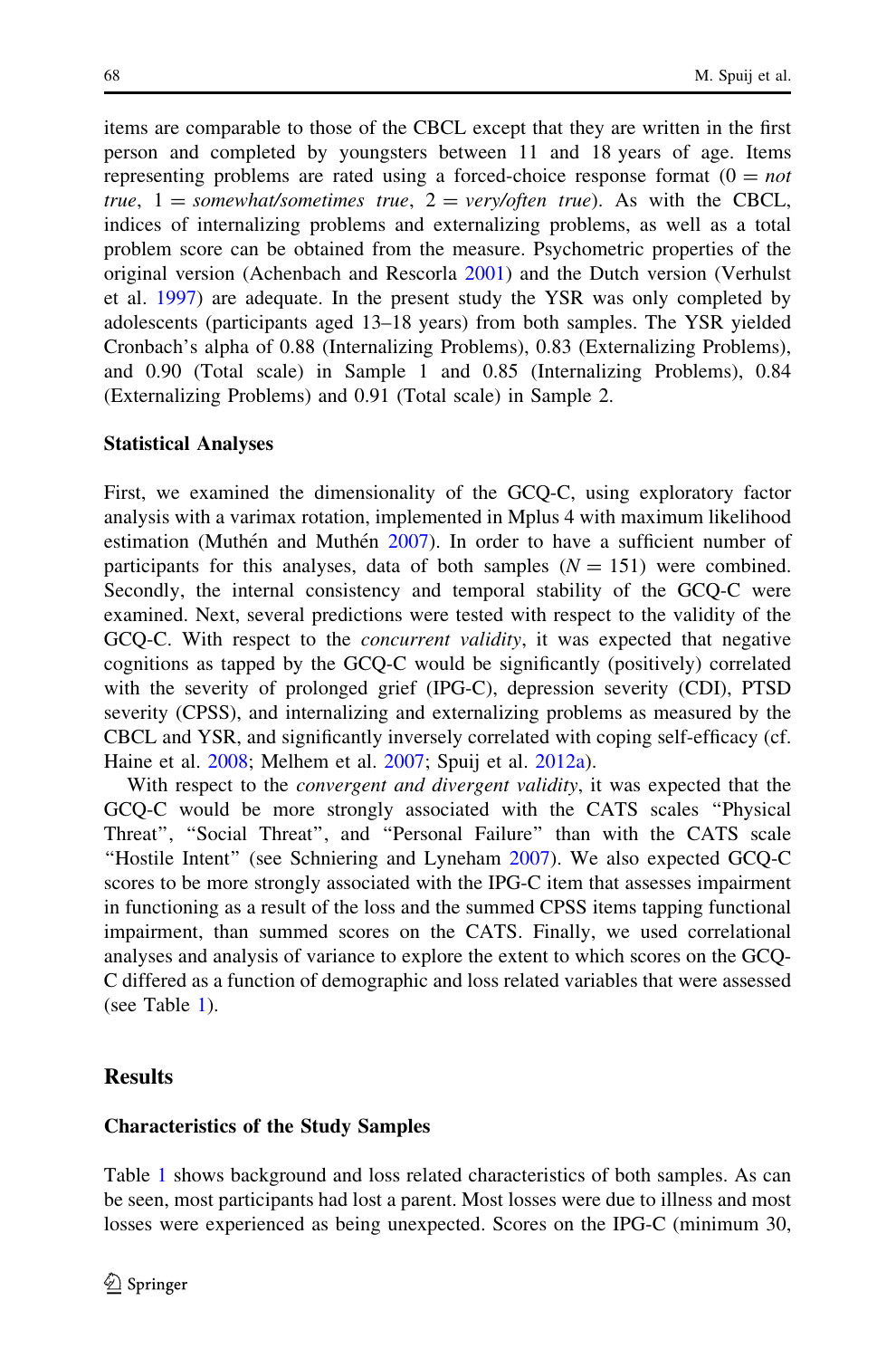maximum 90) and the CDI are also shown in Table [1](#page-3-0). Scores on the IPG-C did not differ between Sample 1 ( $M = 52.24$ , SD = 12.14) and Sample 2 ( $M = 52.69$ ,  $SD = 11.99$ ;  $t(149) = -0.228$ ,  $p = 0.74$ ). In comparison with reference groups from Timbremont et al. [\(2008](#page-17-0)) scores on the CDI in both samples fell in the subclinical range.

### Dimensionality

The exploratory factor analysis resulted in the emergence of four factors with eigenvalues greater than 1.00 (i.e., 11.76, 1.45, 1.19, 1.08). However, there were reasons to conclude that the GCQ-C items are best characterized as one factor. Firstly, the first factor explained almost 45 % of the variance in the GCQ-C with the second through fourth factor each adding very little the variance explained by the first factor. Secondly, inherent to that, the scree plot revealed a clear break after the first component. Thirdly, as shown in Table 2, in the one factor solution, all 20

Table 2 Abbreviated items of the GCO-C and factor-loadings in the one-factor solutions

|                |                                                                                                              | Factor-loadings in sample 1<br>and 2 ( $N = 151$ ) |
|----------------|--------------------------------------------------------------------------------------------------------------|----------------------------------------------------|
| 1              | Since s/he died, I think of myself as a weak person                                                          | 0.88                                               |
| $\overline{2}$ | Since s/he is dead, I am of no use to anyone anymore                                                         | 0.87                                               |
| 3              | Since s/he is dead, I think the world is bad                                                                 | 0.61                                               |
| 4              | Since s/he is dead, I think the world is worthless                                                           | 0.86                                               |
| 5              | I think that others should pay attention to how I am doing                                                   | 0.50                                               |
| 6              | I don't show others what I think and feel, because I am afraid that<br>that only makes things worse for them | 0.68                                               |
| 7              | I should have seen to it that s/he would not have died                                                       | 0.75                                               |
| 8              | I blame myself for not having cared for him/her better than I did                                            | 0.82                                               |
| 9              | I don't think that I will ever feel better; I don't feel confidence<br>about the future without him/her      | 0.88                                               |
| 10             | I think that the future will be no fun without him/her                                                       | 0.82                                               |
| 11             | As long as I am sad, I don't have to let him/her go                                                          | 0.66                                               |
| 12             | I want to hold on to my sorrow for as long as possible                                                       | 0.60                                               |
| 13             | It is not nice toward him/her, when I will begin to feel less sad                                            | 0.72                                               |
| 14             | I think that my feelings about this loss are not normal                                                      | 0.75                                               |
| 15             | My life has little to offer now s/he died                                                                    | 0.85                                               |
| 16             | My life is worthless since s/he died                                                                         | 0.82                                               |
| 17             | Sometimes I think that something is wrong with me, because I feel<br>so sad about his/her death              | 0.83                                               |
| 18             | When I think about his death, I feel frightened about all the things I<br>feel                               | 0.87                                               |
| 19             | I continue to think that the thing that happened to him/her can also<br>happen to me                         | 0.79                                               |
| 20             | Ever since s/he died, I continue to think that I can also die                                                | 0.78                                               |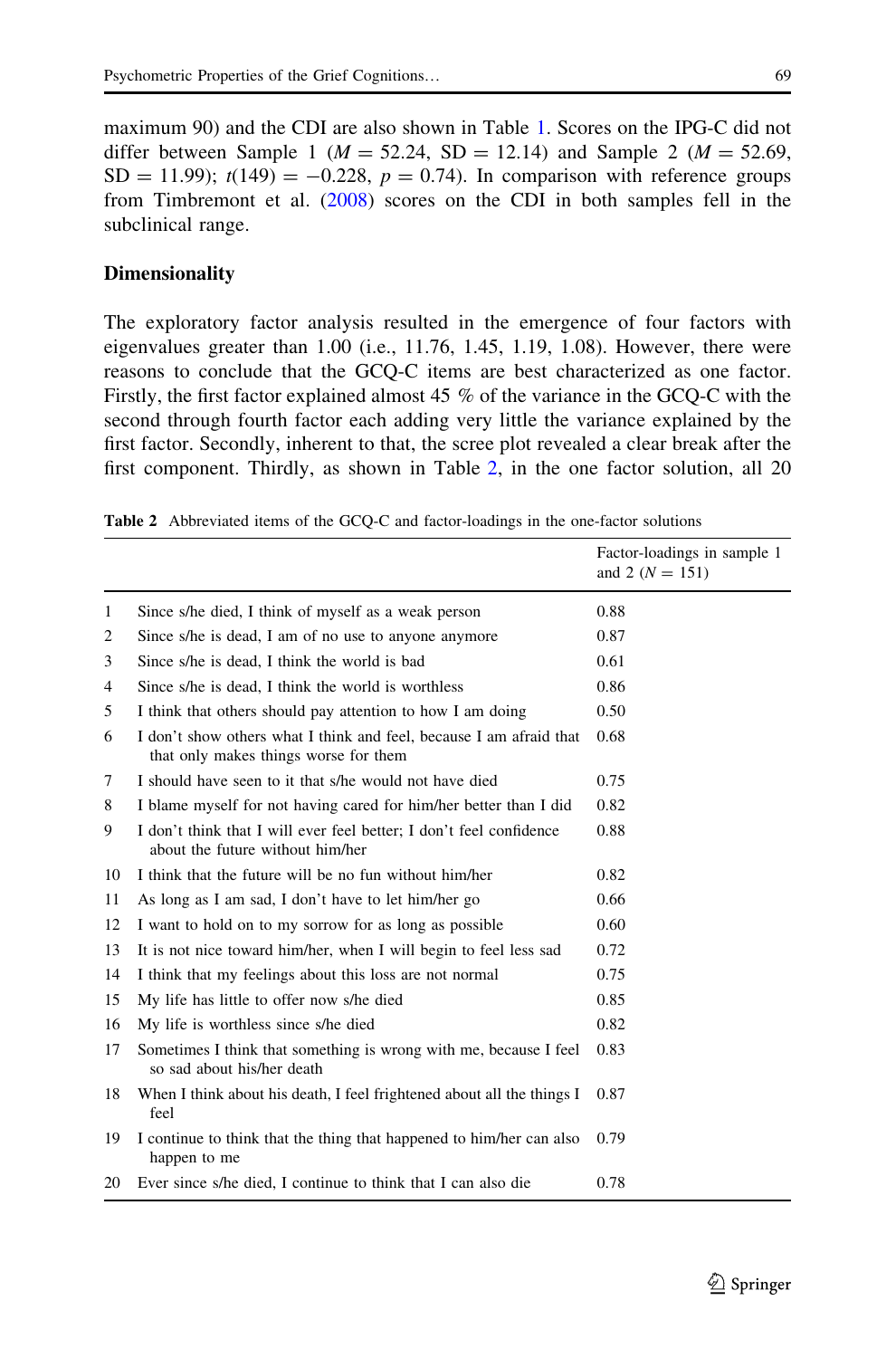<span id="page-10-0"></span>items had factor-loadings  $\geq$  0.50. Finally, in the models with more than one factor, several items loaded highly on more than one factor and factors could not be interpreted in a meaningful way. Overall, the findings suggested that, within the present dataset, the GCQ-C items clustered together into one underlying dimension of ''overall loss related negative thinking''.

## Internal Consistency

Cronbach's alpha for the 20 items of the GCQ-C was 0.95 in Sample 1 ( $n = 83$ ), 0.89 in Sample 2 ( $n = 63$ ), and 0.93 in the combined sample ( $N = 151$ ). In line with the results of the exploratory factor analysis, in the combined sample the itemtotal correlations were all positive and ranged from 0.42 (item 5: ''I think that others should pay attention to how I am doing.'') to 0.87 (item 18: ''When I think about his death, I feel frightened about all the things I feel.''). In the combined sample, the internal consistency did not increase with a deletion of a single item.

## Temporal Stability

Thirty children completed the GCQ-C 3–9 weeks after the first time and 25–34 weeks after the first assessment. The test–retest correlation for the 30 children between scores at assessment 1 and assessment 2 was  $r = 0.84$  $(p<0.001)$ . The test–retest correlation for the scores at assessment 1 and assessment 3 was  $r = 0.73$  ( $p < 0.001$ ).

# Concurrent Validity

Correlations of the GCQ-C with the IPG-C, CDI, CPSS, and CBCL scores are shown in Table 3. As predicted, the GCQ-C total score was significantly and

| <b>Table 3</b> Correlations between<br>study measures in children                                                                                                                                                                                                                                                              |                                                                                                                                                                                                                                                                              | GCQ-C<br>r                                                                                                              |
|--------------------------------------------------------------------------------------------------------------------------------------------------------------------------------------------------------------------------------------------------------------------------------------------------------------------------------|------------------------------------------------------------------------------------------------------------------------------------------------------------------------------------------------------------------------------------------------------------------------------|-------------------------------------------------------------------------------------------------------------------------|
| Samples sizes differ due to<br>occasional missing values; IPG-<br>C, CDI, CPSS and CATS were<br>filled in by $N = 151$ , CBCL by<br>144 parents and YSR by 92<br>adolescents<br>CDI Children's Depression<br>Inventory, CBCL Child<br>Behaviour Checklist, CPSS<br>Child Posttraumatic Stress<br>Disorder Symptom Scale, IPG-C | Prolonged grief disorder (IPG-C)<br>Depression (CDI)<br>Posttraumatic stress (CPSS)<br>CATS-physical threat<br>CATS-social threat<br>CATS-personal failure<br>CATS-hostile intent<br>Internalising problems (CBCL)<br>Externalising problems (CBCL)<br>Total problems (CBCL) | $0.76**$<br>$0.67**$<br>$0.78**$<br>$0.78**$<br>$0.66**$<br>$0.78**$<br>$0.54**$<br>$0.18*$<br>0.02<br>0.14<br>$0.74**$ |
| Inventory of Prolonged Grief for<br>Children, YSR Youth Self<br>Report<br>* $p < 0.01$ ; ** $p < 0.001$                                                                                                                                                                                                                        | Internalising problems (YSR)<br>Externalising problems (YSR)<br>Total problems (YSR)                                                                                                                                                                                         | $0.30**$<br>$0.63**$                                                                                                    |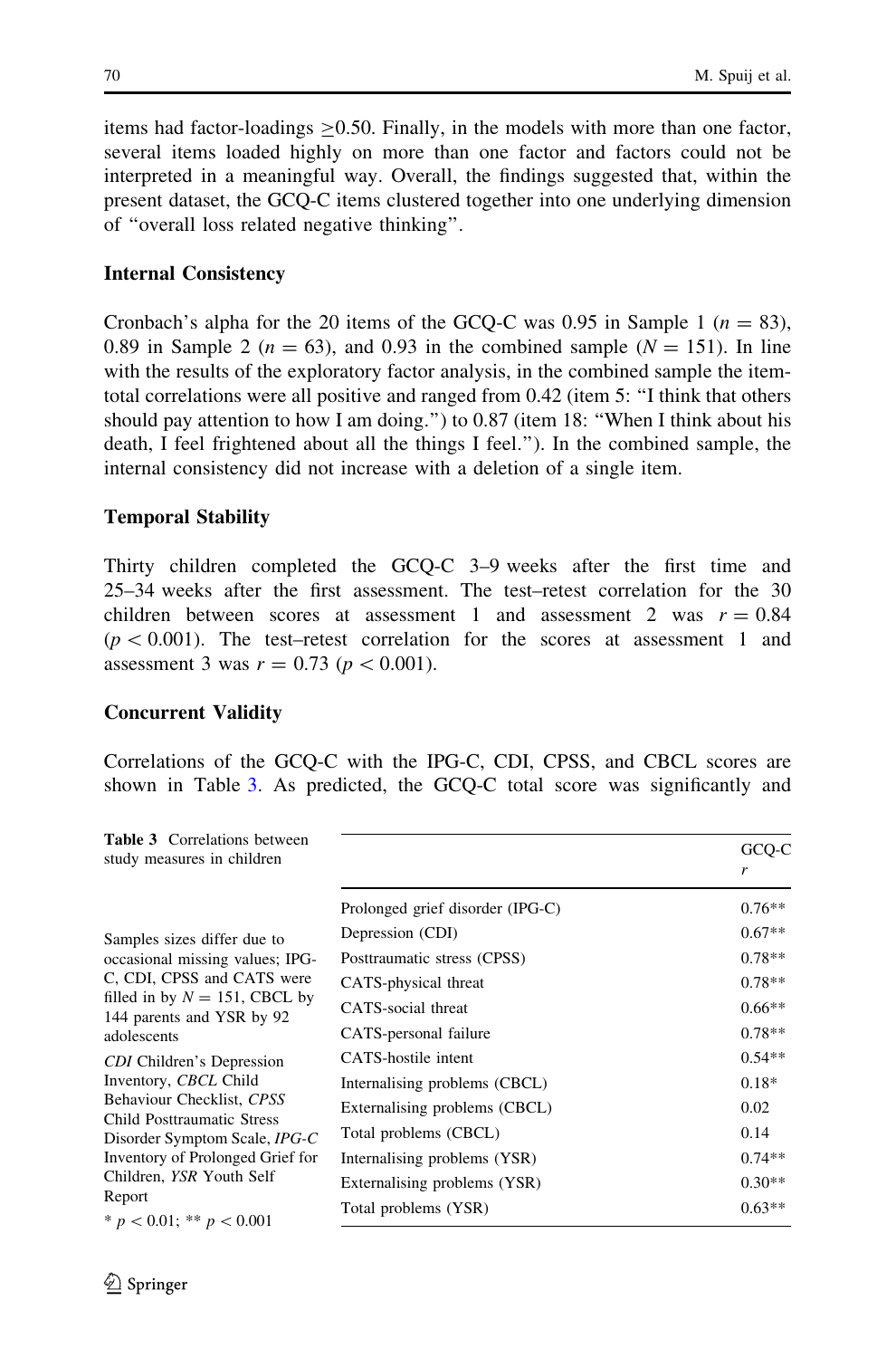positively correlated with indices of PGD (IPG-C), depression (CDI), posttraumatic stress (CPSS) and Internalizing Problems (CBCL-Internalizing); correlations were all large. Unexpectedly, GCQ-C scores were not significantly correlated with the CBCL-Externalizing scale and the CBCL Total Problems score. Also as we expected, higher scores on the GCQ-C were correlated with lower scores on the item tapping coping self-efficacy;  $r = -0.24$ ,  $n = 147$ ,  $p < 0.01$ .

#### Convergent and Divergent Validity

Correlations of the GCQ-C with the CATS subscales  $(N = 151)$  are also shown in Table [3](#page-10-0). As predicted, the GCQ-C was more strongly associated with Personal Failure ( $r = 0.78$ ), Physical Threat ( $r = 0.78$ ) and Social Threat ( $r = 0.66$ ), than with the Hostility subscale ( $r = 0.54$ , all  $ps < 0.01$ ). Differences between correlations were significant ( $r = 0.78$  vs.  $r = 0.54$ ,  $z = -4.97$  p $\lt 0.001$ ;  $r = 0.78$  vs.  $r = 0.54$ ,  $z = -4.87$   $p < 0.001$ ;  $r = 0.66$  vs.  $r = 0.54$ ,  $z = -2.11$ ,  $p < 0.02$ .

Finally, both the GCQ-C total score and the summed score on the CATS were significantly associated with the IPG-C item that assesses impairment in functioning as a result of the loss. However, in contrast with what was expected, the correlation of the GCQ-C total score with functional impairment ( $r = 0.46$ ,  $p < 0.001$ ) was equal to the correlation of the CATS score with functional impairment ( $r = 0.45$ ,  $p<0.001$ ). Consistent with that, both the correlation of the GCQ-C total score with the summed functional impairment items of the CPSS and the correlation of the CATS score with this index were  $r = 0.53$ ,  $p < 0.001$ .

#### Demographic and Loss-Related Correlates of GCQ-C Total Scores

Scores on the GCQ-C did not vary as a function of time from loss, age, gender, relationship to the deceased, cause of death, and whether or not the death was expected (all  $ps > 0.08$ ).

## **Discussion**

The aims of the present study were to examine psychometric properties of the Grief Cognition Questionnaire for Children (GCQ-C) and, more generally, to enhance knowledge about maladaptive thinking in bereaved children (aged 8–18 years). The GCQ-C was modeled after the adult Grief Cognitions Questionnaire (Boelen et al. [2003\)](#page-15-0) and designed to measure bereavement-related negative cognitions that are assumed to play a role in the development and persistence of childhood PGD and other symptoms of post loss psychopathology.

With regard to the dimensionality of the GCQ-C, outcomes of an exploratory factor analysis showed that the GCQ-C represented one underlying dimension of negative loss-related cognitions. This finding is inconsistent with research based on the adult GCQ, in which negative cognitions clustered into different factors representing different themes, including negative cognitions about the self, life, the future, and catastrophic misinterpretations of grief reactions (Boelen and Lensvelt-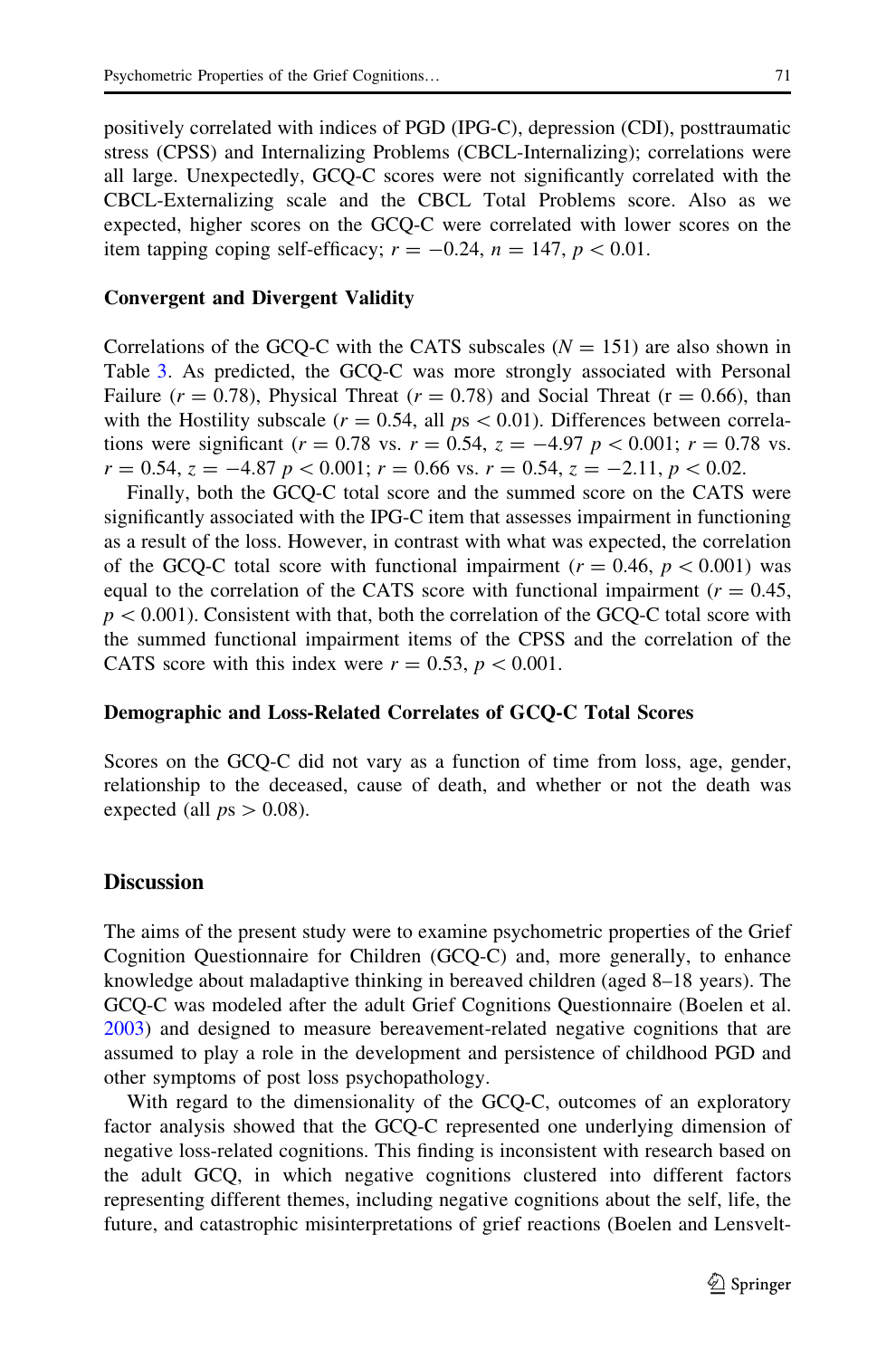Mulders [2005\)](#page-15-0). These findings suggest that there are differences between thinking patterns of bereaved children and adults such that bereaved children differentiate between different types of cognitions associated with loss less than adults do. Indeed, it is possible that adults distinguish between different themes (including the view of themselves, their lives, and futures) more clearly, such that some of these themes are appraised more negatively than others, whereas children's negative appraisals generalize across different themes. In a related vein, it is possible that children do not necessarily experience less sadness or grief following loss compared to adults, but are less aware of the precise content of their cognitions that underly these feelings. It is also possible that self-report questionnaire are adequate means to assess different types of cognitions in adults, but may be less suitable to assess nuanced differences in cognitions about different themes in children. More research on this topic in larger populations is needed to gain more knowledge about the phenomenology of maladaptive thinking in bereaved children and differences with maladaptive thoughts patterns in adults. Reliability analyses showed that the GCQ-C had adequate internal consistency and temporal stability.

With respect to the concurrent validity, the GCQ-C total score was significantly and positively correlated (moderate to strong correlations) with self-report indices of PGD, depression and PTSD. It was also significantly, but with a weak correlation, correlated with internalizing problems as reported by parents, but not with externalizing problems. This finding is in line with prior research (e.g. Melhem et al. [2007;](#page-16-0) Spuij et al. [2012a\)](#page-16-0) indicating that clinicians should ask children as informants about their grief related cognitions. Furthermore, as expected, higher scores on the GCQ-C were correlated with lower scores on the perceived ability to cope with the loss indicating that more negative cognitions associated with the loss coincided with a more negative view of children about their own ability to deal with the challenges brought about by the loss.

Several findings supported the convergent and divergent validity of the GCQ-C. GCQ-C scores were significantly related to automatic thoughts associated with a broad spectrum of negative emotional states, tapped by the CATS (Schniering and Rapee [2002\)](#page-16-0); as predicted, the GCQ-C was more strongly associated with CATS subscales measuring cognitions associated with personal failure, physical threat, and social threat, than with the CATS subscale measuring cognitions associated with Hostility. There were no differences between the GCQ-C and the CATS in terms of their associations with indices of functional impairment associated with the loss.

It is noteworthy that endorsement of negative cognitions tapped by the GCQ-Q did not differ as a function of the background and loss related variables that we assessed. These findings accord with prior findings of a weak linkage between background and loss-related variables and PGD symptoms (Spuij et al. [2012a](#page-16-0)) and suggest that background and loss-related variables generally are not associated with high levels of loss related psychological problems.

Some limitations should be taken into account when interpreting the present findings. First, the sample size  $(N = 151)$  may be considered somewhat small for exploratory factor analyses. Notably though, Guadagnoli and Velicer [\(1988](#page-15-0)) argued that a factor is reliable, regardless of sample size, when it has four or more loadings greater than 0.6 and that with all communalities above 0.6 samples less than 100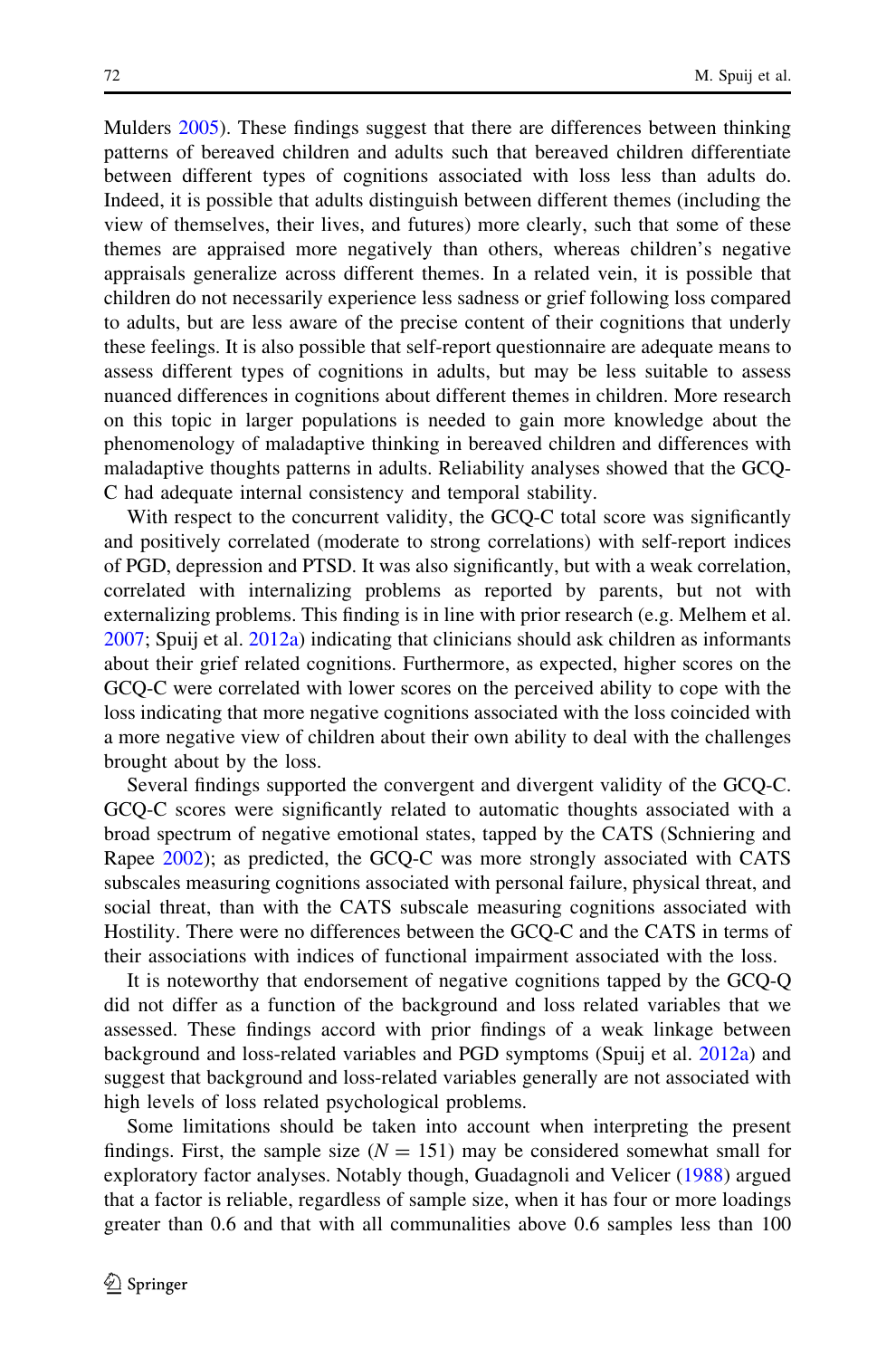may be adequate and with communalities in the 0.5 range samples between 100 and 200 can be good enough. This is why we decided that although the  $N$  was quite small, it was worth to explore the factors in this sample. Second, given the variety of methods of recruitment, most of the analyses that we conducted relied on a rather homogeneous group, as most children lost a parent who died from cancer. Maybe there are differences in origin and severity of grief cognitions between subgroups (e.g., children who suffered from traumatic loss, children who lost a sibling or other relative) that were unidentified in the current study because of sample size constraints. Third, CBCL's for participants were completed by parents. Because of their own grief, these parents possibly were not the most reliable informants of their children's problems. Thus, it would be relevant for future studies to correlate grief cognitions of children and PGD severity also with indices of children's problems obtained from other, more distant informants such as teachers. Fourth, the present study tested a Dutch version of the GCQ-C. Although it is conceivable that the present findings are generalizable to other Western—including English-speaking cultures, the psychometric properties of versions of the questionnaire in other languages remain to be tested. As a related point, the cultural background of participants had a Western origin. Thus, generalization of the present findings to non-Western subgroups or religions remains to be determined. A final limitation of this study was its cross-sectional design that precluded any conclusions about the direction of causality between negative cognitions and emotional problems. It would be interesting for future research to use prospective-longitudinal designs to disentangle the linkage between negative thinking and emotional problems further.

Notwithstanding these considerations, results of the present study indicate that the GCQ-C is a promising measure for the assessment of negative loss-related cognitions in children and adolescents confronted with bereavement. As such it may be used in future studies on the role of cognitive variables in emotional problems after bereavement. To our knowledge, this is the first study that provides evidence for a strong link between negative thinking associated with different themes on the one hand, and elevated PGD and other symptoms of depression and PTSD on the other hand. Moreover, the measure may be useful in clinical practice for the identification of cognitions that are important targets of the treatment of PGD-symptoms. Given the lack of effective interventions for childhood grief (Currier et al. [2007\)](#page-15-0), it is important to know which factors can mediate emotional problems in children after a loss. We recently conducted two studies that provided preliminary evidence that cognitive behavioral interventions are fruitful in ameliorating PGD symptoms and other symptoms of distress in bereaved children and adolescents (Spuij et al. [2013,](#page-16-0) [2015\)](#page-16-0). The findings of these prior studies and the current study suggest that negative thinking plays an important role in childhood PGD and should be targeted in the treatment of this condition. This is in line with research from Meiser-Stedman et al. [\(2009](#page-16-0)) who showed that maladaptive cognitions in children with PTSD are causally implicated in the unfolding and maintenance of posttraumatic stress responses over time and that these should be the focus of treatment of PTSD in children.

Acknowledgments The authors thank the Dutch association Stichting Achter de Regenboog (providing support for bereaved children) for their help in the collection of data.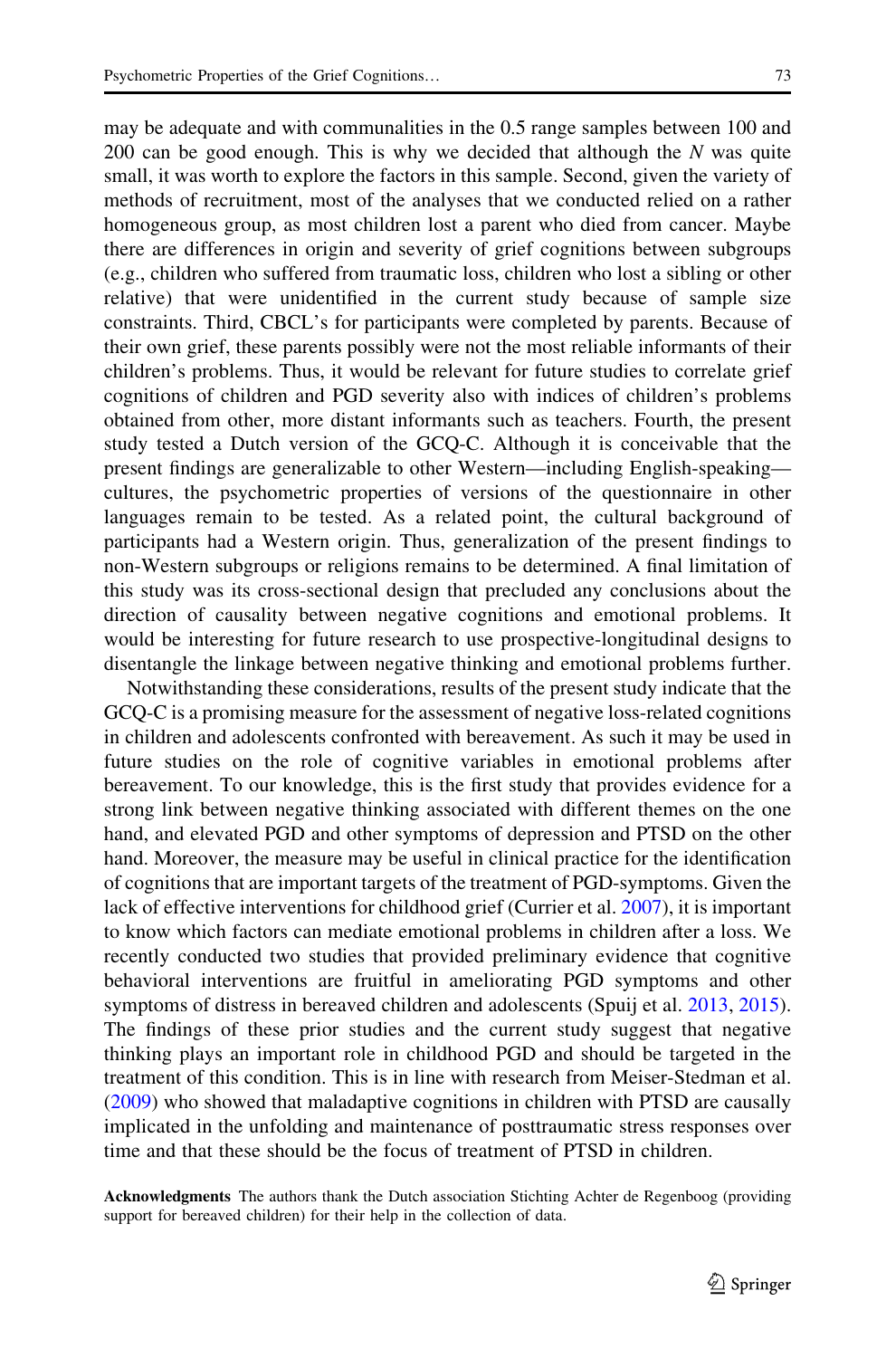#### Compliance with Ethical Standards

Conflict of interest The authors declare that they have no conflict of interest.

Open Access This article is distributed under the terms of the Creative Commons Attribution 4.0 International License ([http://creativecommons.org/licenses/by/4.0/\)](http://creativecommons.org/licenses/by/4.0/), which permits unrestricted use, distribution, and reproduction in any medium, provided you give appropriate credit to the original author(s) and the source, provide a link to the Creative Commons license, and indicate if changes were made.

## Appendix

## English translations of the Grief Cognitions Questionnaire for Children (GCQ-C)

Below are possible thoughts that bereaved children can have. Indicate which answer fits best to your experience in the past month.

You can answer as follows:  $0 =$  hardly ever,  $1 =$  sometimes and  $2 =$  always.

| Global negative thoughts about the<br>self                             | 1              | Since s/he died, I think of myself as a weak person                                                          |
|------------------------------------------------------------------------|----------------|--------------------------------------------------------------------------------------------------------------|
|                                                                        | 2              | Since s/he is dead, I am of no use to anyone anymore                                                         |
| Global negative thoughts about the<br>world                            | 3              | Since s/he is dead. I think the world is bad                                                                 |
|                                                                        | $\overline{4}$ | Since s/he is dead. I think the world is worthless                                                           |
| Negative thoughts about the other<br>people's responses after the loss | 5              | I think that others should pay attention to how I am doing                                                   |
|                                                                        | 6              | I don't show others what I think and feel, because I am<br>afraid that that only makes things worse for them |
| Negative cognitions about self-blame                                   | 7              | I should have seen to it that s/he would not have died                                                       |
|                                                                        |                | I blame myself for not having cared for him/her better than<br>I did                                         |
| Global negative thoughts about the<br>future                           | 9              | I don't think that I will ever feel better; I don't feel<br>confidence about the future without him/her      |
|                                                                        | 10             | I think that the future will be no fun without him/her                                                       |
| Cognitions about cherishing the pain                                   | 11             | As long as I am sad, I don't have to let him/her go                                                          |
|                                                                        | 12             | I want to hold on to my sorrow for as long as possible                                                       |
|                                                                        |                | It is not nice toward him/her, when I will begin to feel less<br>sad                                         |
| Appropriateness of one's grief<br>reactions                            | 14             | I think that my feelings about this loss are not normal                                                      |
| Global negative thoughts about the<br>world                            | 15             | My life has little to offer now s/he died                                                                    |
|                                                                        | 16             | My life is worthless since s/he died                                                                         |
| Threatening interpretations of one's<br>reactions to the loss          |                | Sometimes I think that something is wrong with me,<br>because I feel so sad about his/her death              |
|                                                                        |                | When I think about his death, I feel frightened about all the<br>things I feel                               |
| Death anxiety                                                          |                | I continue to think that the thing that happened to him/her<br>can also happen to me                         |
|                                                                        | 20             | Ever since s/he died, I continue to think that I can also die                                                |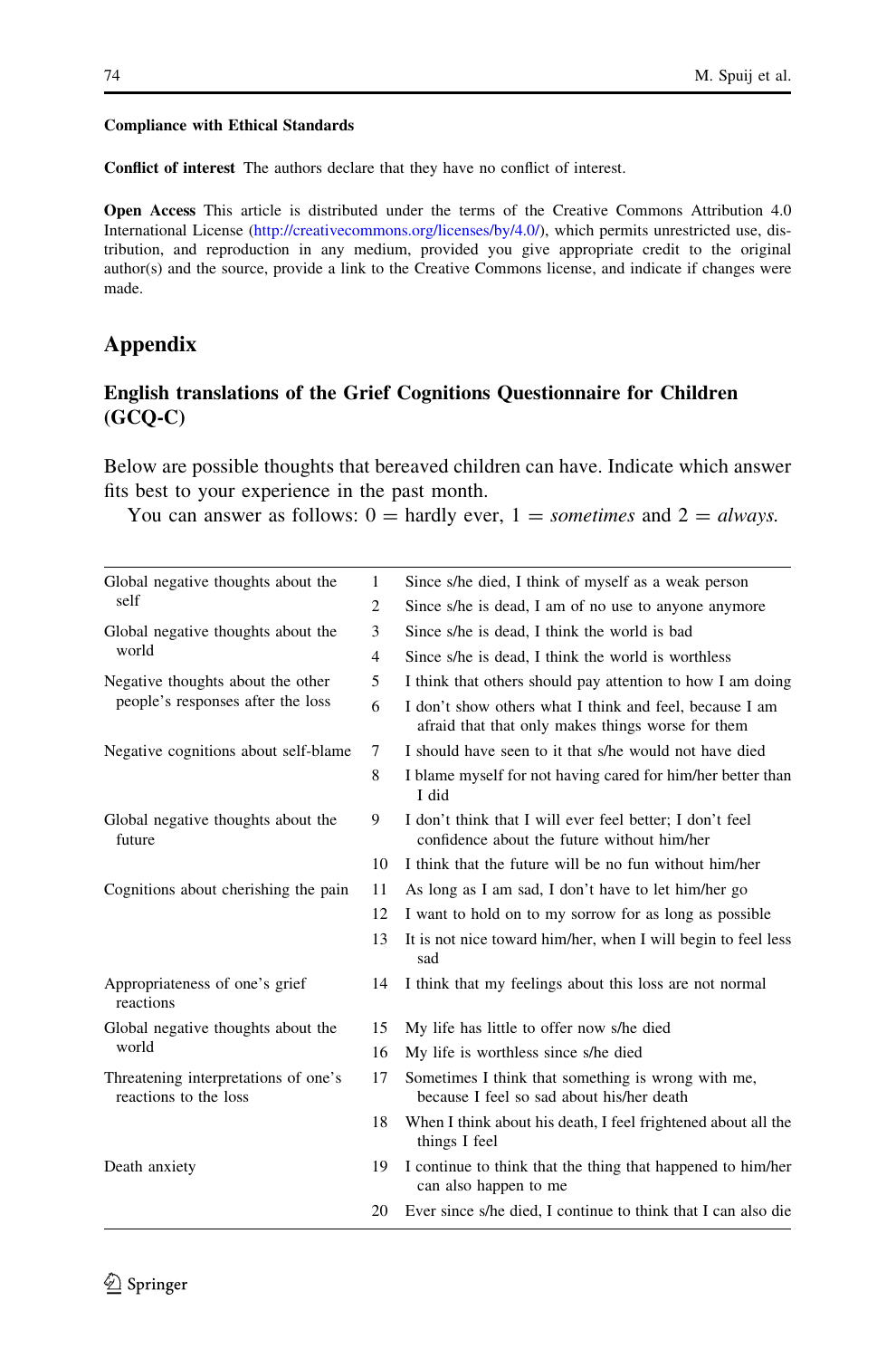## <span id="page-15-0"></span>**References**

- Achenbach, T. M., & Rescorla, L. A. (2001). Manual for the ASEBA school-age forms and profiles. Burlington: University of Vermont.
- American Psychiatric Association. (2000). Diagnostic and Statistical Manual of Mental Disorders (4th Edition, Text revision). Washington: Author.
- American Psychiatric Association. (2013). Diagnostic and Statistical Manual of Mental Disorders (5th ed.). Arlington: American Psychiatric Publishing.
- Beck, A. T. (1967). Depression: Clinical, experimental, and theoretical aspects. New York: Hoeber.
- Benight, C. C., & Bandura, A. (2004). Social cognitive theory of posttraumatic recovery: The role of perceived self-efficacy. Behaviour Research and Therapy, 42, 1129–1148. doi:[10.1016/j.brat.2003.](http://dx.doi.org/10.1016/j.brat.2003.08.008) [08.008.](http://dx.doi.org/10.1016/j.brat.2003.08.008)
- Boelen, P. A., & Lensvelt-Mulders, G. J. L. M. (2005). Psychometric properties of the Grief Cognitions Questionnaire (GCQ). Journal of Psychopathology and Behavioral Assessment, 27, 291–303. doi[:10.1007/s10862-005-2409-5](http://dx.doi.org/10.1007/s10862-005-2409-5).
- Boelen, P. A., & Prigerson, H. G. (2012). Commentary on the inclusion of Persistent Complex Bereavement-Related Disorder in DSM-5. Death Studies, 36, 771–794. doi:[10.1080/07481187.2012.](http://dx.doi.org/10.1080/07481187.2012.706982) [706982.](http://dx.doi.org/10.1080/07481187.2012.706982)
- Boelen, P. A., & Spuij, M. (2008). Negative cognitions in loss-related emotional distress in adolescent girls: A preliminary study. Journal of Loss and Trauma, 13, 441–449. doi[:10.1080/](http://dx.doi.org/10.1080/15325020802171292) [15325020802171292.](http://dx.doi.org/10.1080/15325020802171292)
- Boelen, P. A., Van den Bout, J., & Van den Hout, M. A. (2003). The role of cognitive variables in psychological functioning after the death of a first degree relative. Behaviour Research and Therapy, 41, 1123–1136. doi[:10.1016/S0005-7967\(02\)00259-0](http://dx.doi.org/10.1016/S0005-7967(02)00259-0).
- Boelen, P. A., Van den Hout, M. A., & Van den Bout, J. (2006). A cognitive behavioral conceptualisation of complicated grief. Clinical Psychology: Science and practice, 13, 109–128. doi[:10.1111/j.1468-](http://dx.doi.org/10.1111/j.1468-2850.2006.00013.x) [2850.2006.00013.x.](http://dx.doi.org/10.1111/j.1468-2850.2006.00013.x)
- Campbell, M. A., Rapee, R. M., & Spence, S. H. (2000). Developmental changes in the interpretation of rating format on a questionnaire measure of worry. Clinical Psychologist, 5, 49–59. doi[:10.1080/](http://dx.doi.org/10.1080/13284200108521078) [13284200108521078.](http://dx.doi.org/10.1080/13284200108521078)
- Cole, D. A., & Martin, N. C. (2005). The longitudinal structure of the Children's Depression Inventory: Testing a latent trait–state model. Psychological Assessment, 17, 144–155. doi:[10.1037/1040-3590.](http://dx.doi.org/10.1037/1040-3590.17.2.144) [17.2.144.](http://dx.doi.org/10.1037/1040-3590.17.2.144)
- Currier, J. M., Holland, J. M., & Neimeyer, R. A. (2007). The effectiveness of bereavement interventions with children: A meta-analytic review of controlled outcome research. Journal of Clinical Child and Adolescent Psychology, 36, 253–259. doi:[10.1080/1537441070127966](http://dx.doi.org/10.1080/1537441070127966).
- Dowdney, L. (2008). Children bereaved by parent or sibling death. Psychiatry, 7, 270–275. doi[:10.1016/j.](http://dx.doi.org/10.1016/j.mppsy.2008.04.007) [mppsy.2008.04.007.](http://dx.doi.org/10.1016/j.mppsy.2008.04.007)
- Ellis, A., & Grieger, R. (1977). Handbook of rational emotive therapy. New York: Springer.
- Engelhard, I. M. (2005). The Child PTSD Symptom Scale [Dutch Version]. Utrecht: Utrecht University.
- Foa, E. B., Johnson, K. M., Feeny, N. C., & Treadwell, K. R. H. (2001). The Child PTSD Symptom Scale: A preliminary examination of its psychometric properties. Journal of the American Academy of Child and Adolescent Psychiatry, 45, 1485–1493. doi:[10.1207/S15374424JCCP3003\\_9.](http://dx.doi.org/10.1207/S15374424JCCP3003_9)
- Guadagnoli, E., & Velicer, W. F. (1988). Relation of sample size to the stability of component patterns. Psychological Bulletin, 103, 265–275. doi[:10.1037/0033-2909.103.2.265.](http://dx.doi.org/10.1037/0033-2909.103.2.265)
- Haine, R. A., Ayers, T. S., Sandler, I. N., & Wolchik, S. A. (2008). Evidence-based practices for parentally bereaved children and their families. Professional Psychology: Research and Practice, 39, 113–121. doi:[10.1037/0735-7028.39.2.113.](http://dx.doi.org/10.1037/0735-7028.39.2.113)
- Harrinson, L., & Harrington, R. (2001). Adolescents' bereavement experiences: Prevalence, association with depressive symptoms and use of services. Journal of Adolescence, 24, 159–169. doi[:10.1006/](http://dx.doi.org/10.1006/jado.2001.0379) [jado.2001.0379.](http://dx.doi.org/10.1006/jado.2001.0379)
- Hollon, S. D., & Kendall, P. C. (1980). Cognitive self-statements in depression: Development of an Automatic Thoughts Questionnaire. Cognitive Therapy and Research, 4, 383–395.
- Kaplow, J. B., Layne, C. M., Pynoos, R. S., Cohen, J. A., & Lieberman, A. (2012). DSM-V diagnostic criteria for bereavement-related disorders in children and adolescents: Developmental considerations. Psychiatry: Interpersonal and Biological Processes, 75, 243–266. doi:[10.1521/psyc.2012.75.](http://dx.doi.org/10.1521/psyc.2012.75.3.243) [3.243.](http://dx.doi.org/10.1521/psyc.2012.75.3.243)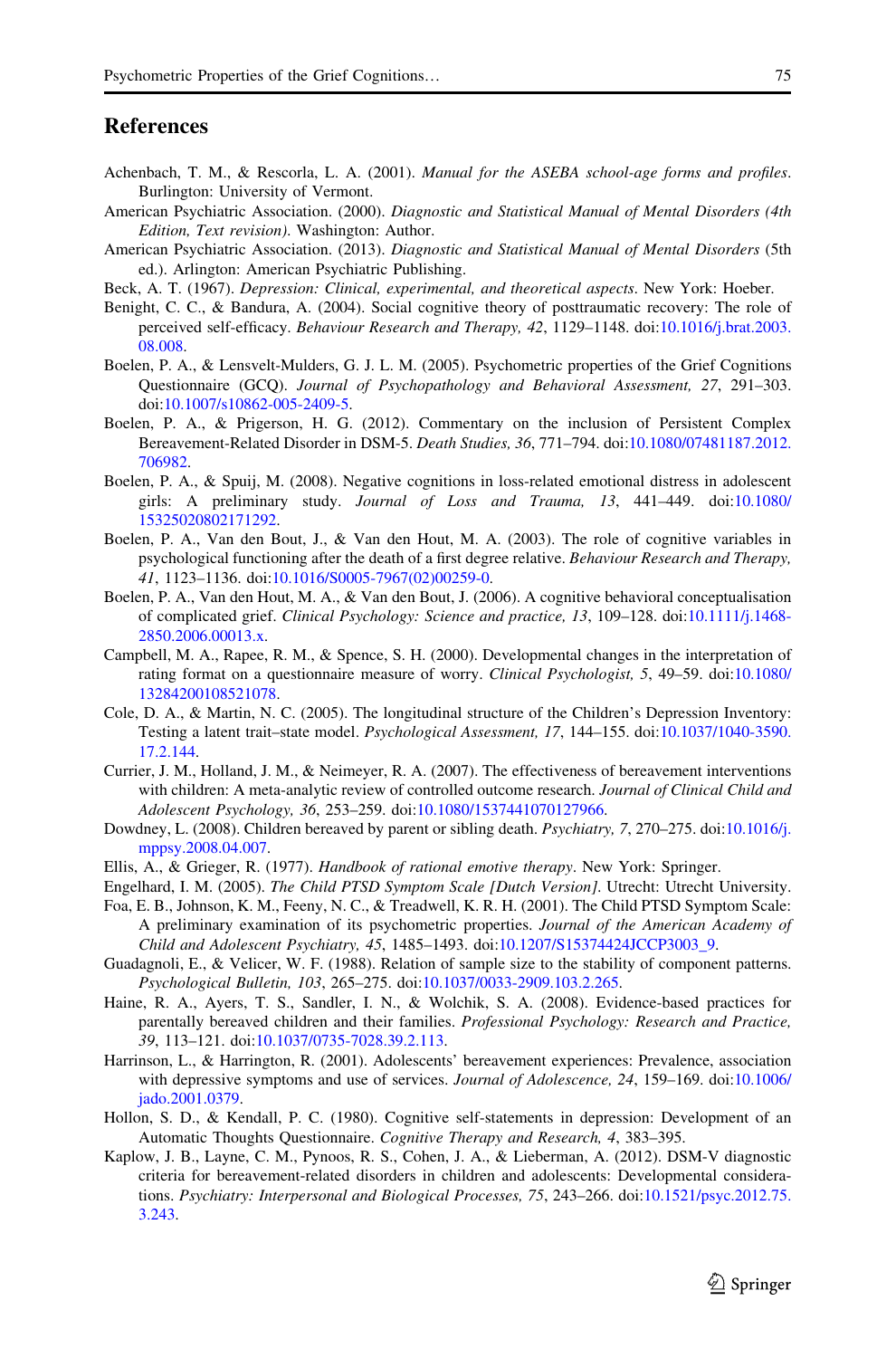- <span id="page-16-0"></span>Kazdin, A. E. (1990). Evaluation of the Automatic Thoughts Questionnaire: Negative cognitive process and depression among children. Psychological Assessment: A Journal of Consulting and Clinical Psychology, 2, 73–79. doi[:10.1037/1040-3590.2.1.73](http://dx.doi.org/10.1037/1040-3590.2.1.73).
- Kovacs, M. (2003). Children's Depression Inventory (CDI): Technical manual update. North Tonawanda: Multi-Health Systems.
- Lichtenthal, W. G., Cruess, D. G., & Prigerson, H. G. (2004). A case for establishing complicated grief as a distinct mental disorder in DSM-V. Clinical Psychology Review, 24, 637–662. doi:[10.1016/j.cpr.](http://dx.doi.org/10.1016/j.cpr.2004.07.002) [2004.07.002.](http://dx.doi.org/10.1016/j.cpr.2004.07.002)
- Maccallum, F., & Bryant, R. A. (2013). A Cognitive Attachment Model of prolonged grief: Integrating attachments, memory, and identity. Clinical Psychology Review, 33, 713–727. doi:[10.1016/j.cpr.](http://dx.doi.org/10.1016/j.cpr.2013.05.001) [2013.05.001.](http://dx.doi.org/10.1016/j.cpr.2013.05.001)
- Meiser-Stedman, R., Dalgleish, T., Glucksman, E., Yule, W., & Smith, P. (2009). Maladaptive cognitive appraisals mediate the evolution of posttraumatic stress reactions: A 6-month follow-up of child and adolescent assault and motor vehicle accident survivors. Journal of Abnormal Psychology, 118, 778–787. doi:[10.1037/a0016945](http://dx.doi.org/10.1037/a0016945).
- Melhem, N. M., Moritz, M. P. H., Walker, M. S. W., Shear, M. K., & Brent, D. (2007). Phenomenology and correlates of complicated grief in children and adolescents. Journal of the American Academy of Child & Adolescent Psychology, 46, 493–499. doi:[10.1097/chi.0b013e31803062a9](http://dx.doi.org/10.1097/chi.0b013e31803062a9).
- Melhem, N. M., Porta, G., Shamseddeen, W., Walker Payne, M., & Brent, D. A. (2011). Grief in children and adolescents bereaved by sudden parental death. Archives of General Psychiatry, 68, 911–919. doi[:10.1001/archgenpsychiatry.2011.101.](http://dx.doi.org/10.1001/archgenpsychiatry.2011.101)
- Micco, J. A., & Ehrenreich, J. T. (2009). Validity and specificity of the children's automatic thoughts scale in clinically anxious and non-clinical children. Cognitive Therapy and Research, 33, 532–536. doi[:10.1007/s10608-009-9230-5](http://dx.doi.org/10.1007/s10608-009-9230-5).
- Muthén, L. K., & Muthén, B. O. (2007). Mplus user's guide (5th ed.). Los Angeles: Muthén & Muthén.
- Nixon, R. D. V., Meiser-Stedman, R., Dalgleish, T., Yule, W., Clark, D. M., Perrin, S., & Smith, P. (2013). The Child PTSD Symptom Scale: An update and replication of its psychometric properties. Psychological Assessment, 25, 1025–1031. doi[:10.1037/a0033324.](http://dx.doi.org/10.1037/a0033324)
- Prigerson, H. G., Horowitz, M. J., Jacobs, S. C., Parkes, C. M., Aslan, M., Goodkin, K., & Maciejewski, P. K. (2009). Prolonged grief disorder: Psychometric validation of criteria proposed for DSM-V and ICD-11. PLoS Medicine, 6(8), e1000121. doi[:10.1371/journal.pmed.1000121.](http://dx.doi.org/10.1371/journal.pmed.1000121)
- Ronan, K. R., Kendall, P. C., & Rowe, M. (1994). Negative affectivity in children: Development and validation of a questionnaire. Cognitive Therapy and Research, 18, 509–528.
- Schniering, C. A., & Lyneham, H. J. (2007). The Children's Automatic Thoughts Scale in a clinical sample: Psychometric properties and clinical utility. Behaviour Research and Therapy, 45, 1931–1940. doi:[10.1016/j.brat.2006.09.009](http://dx.doi.org/10.1016/j.brat.2006.09.009).
- Schniering, C. A., & Rapee, R. M. (2002). Development and validation of a measure of children's automatic thoughts: The Children's Automatic Thoughts Scale. Behaviour Research and Therapy, 40, 1091–1109. doi[:10.1016/S0005-7967\(02\)00022-0](http://dx.doi.org/10.1016/S0005-7967(02)00022-0).
- Schniering, C. A., & Rapee, R. M. (2004). The structure of negative self-statements in children and adolescents: A confirmatory factor analytic approach. Journal of Abnormal Child Psychology, 32, 95–109. doi:[10.1023/B.JACP.0000007583.90038.7a.](http://dx.doi.org/10.1023/B.JACP.0000007583.90038.7a)
- Shear, M. K., Simon, N., Wall, M., Zisook, S., Neimeyer, R., Duan, N., & Keshaviah, A. (2011). Complicated grief and related bereavement issues for DSM-5. Depression and Anxiety, 28, 103–117. doi[:10.1002/da.20780.](http://dx.doi.org/10.1002/da.20780)
- Spuij, M., Dekovic, M., & Boelen, P. A. (2015). An open trial examining "Grief-Help", a cognitivebehavioral treatment for Prolonged Grief in children. Clinical Psychology & Psychotherapy, 22, 185–192. doi:[10.1002/cpp.1877](http://dx.doi.org/10.1002/cpp.1877).
- Spuij, M., Prinzie, P., Zijderlaan, J., Stikkelbroek, S., Dillen, L., De Roos, C., & Boelen, P. A. (2012a). Psychometric properties of the Dutch Inventories of Prolonged Grief for Children and Adolescents (IPG-C and IPG-A). Clinical Psychology & Psychotherapy, 19, 540–551. doi:[10.1002/cpp.765](http://dx.doi.org/10.1002/cpp.765).
- Spuij, M., Reitz, E., Prinzie, P., Stikkelbroek, S., De Roos, C., & Boelen, P. A. (2012b). Distinctiveness of symptoms of prolonged grief, depression, and posttraumatic stress in bereaved children and adolescents. European Child and Adolescent Psychiatry, 21, 673–679. doi[:10.1007/s00787-012-](http://dx.doi.org/10.1007/s00787-012-0307-4) [0307-4.](http://dx.doi.org/10.1007/s00787-012-0307-4)
- Spuij, M., Van Londen-Huiberts, A., & Boelen, P. A. (2013). Cognitive-behavioral therapy for prolonged grief in children: Feasibility and multiple baseline study. Cognitive and Behavioral Practice, 20, 349–361. doi:[10.1016/j.cbpra.2012.08.002.](http://dx.doi.org/10.1016/j.cbpra.2012.08.002)